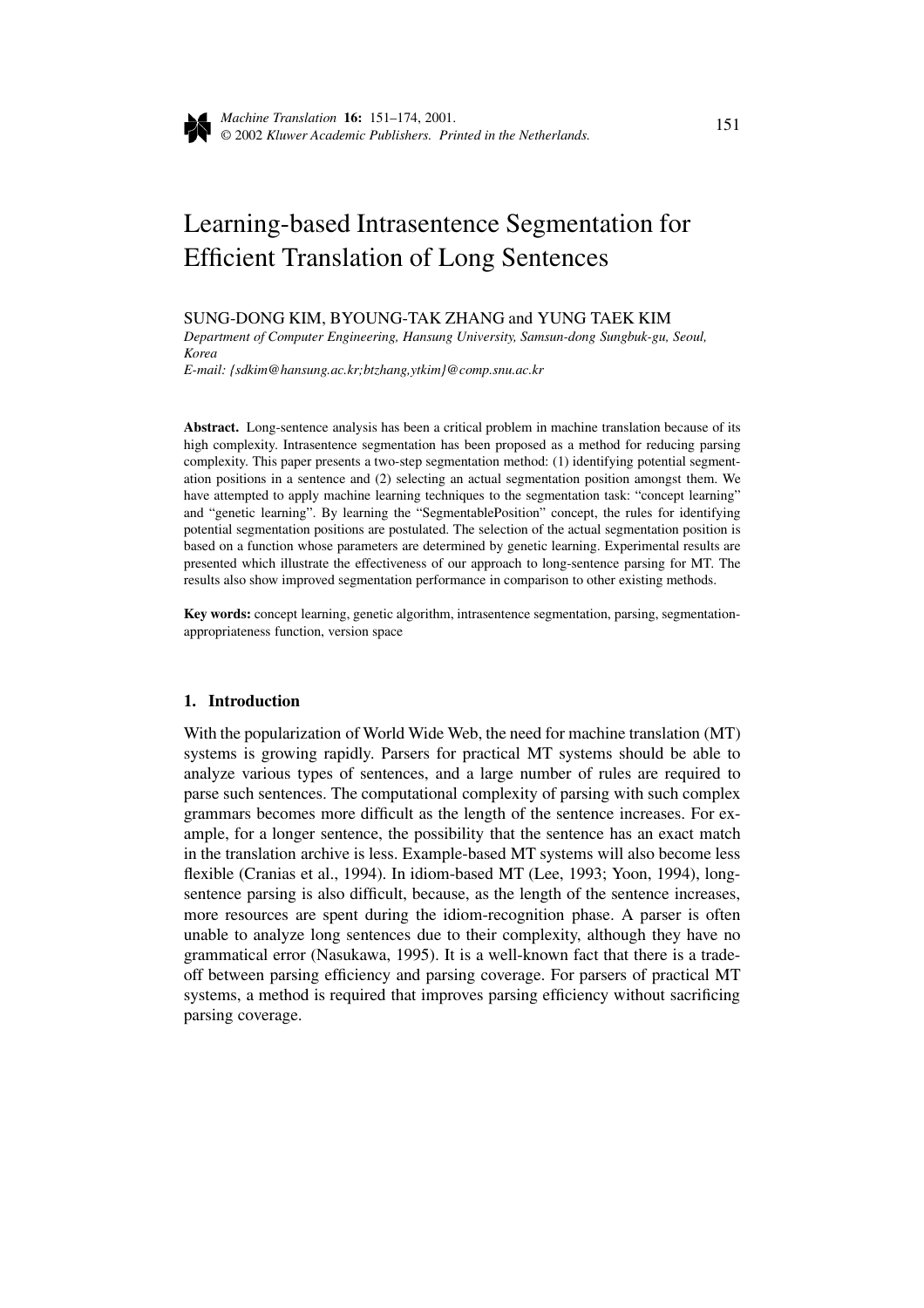This paper addresses the problem of reducing parsing complexity by "intrasentence segmentation", which is distinguished from "intersentence segmentation". Intersentence segmentation generally refers to text categorization (Beeferman et al., 1999; Passonneau and Litman, 1997) or sentence-boundary identification (Palmer and Hearst, 1997; Reynar and Ratnaparkhi, 1997). Most context-free parsing algorithms have  $O(n^3)$  parsing complexity in terms of time and space, where *n* is the length of a sentence (Tomita, 1986). Our work is motivated by the fact that parsing becomes faster and more efficient if the length of a sentence decreases. Intrasentence segmentation plays the role of a preliminary step to a chart-based, context-free parser in English–Korean MT.

In English–Korean MT, it is difficult to get accurate results due to the different cultural environments and major structural differences between the languages. We take an idiom-based translation approach to get more natural translations. Under this approach, the parser is a translation-adapted parser rather than a simple syntactic analyzer. Idioms are recognized prior to syntactic analysis, and part of a sentence for an idiom takes an edge in the chart. While parsing long sentences, an ambiguity of the idiom's range may generate more edges than the number of words included in the idiom. This increases parsing complexity a great deal. Intrasentence segmentation is required for the above translation-adapted parser in English–Korean MT.

Intrasentence segmentation consists of two steps: (a) identifying potential segmentation positions in a sentence and (b) selecting an actual segmentation position amongst them. It must possess the following features. An accurate segmentation is important because wrong segmentation leads to a wrong parse tree or parsing failure. In addition, segmentation coverage must be high so that the intrasentence segmentation may be applicable to practical systems. Considering the above requirements, we have applied two machine learning techniques to the intrasentence segmentation problem: "concept learning" and "genetic learning". The learning approach makes it possible to build a more flexible and adaptable intrasentence segmentation system. Experiments show that its accuracy and coverage outperform existing techniques, and that it is effective in parsing long sentences due to its improved parsing efficiency. The method is now incorporated into a commercial English–Korean MT system, E-Tran2000.

The following section discusses related work for intrasentence segmentation and Section 3 describes our approach. The concept-learning task and the process of identifying potential segmentation positions are described in Section 4. Section 5 presents segmentation-appropriateness functions. A genetic learning algorithm used in determining the function's parameters is also described. In Section 6, the segmentation performance of the proposed method is presented, with the degree of contribution to efficient parsing by segmentation. We also compare our approach with other intrasentence segmentation techniques. Section 7 draws conclusions and presents scope to future work.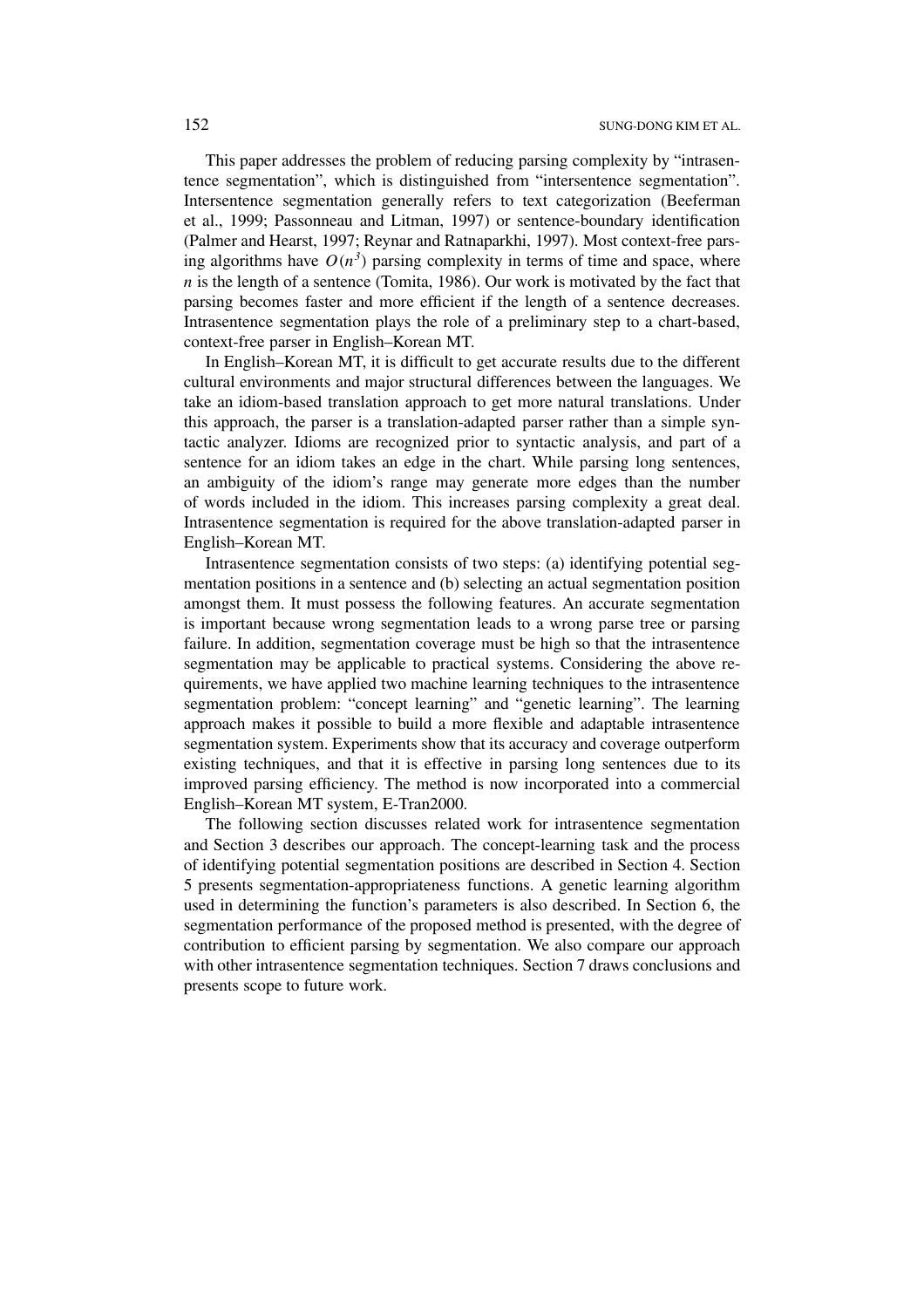# **2. Related Work**

Several studies have been carried out to reduce parsing complexity by using intrasentence segmentation. Abney (1991, 1995) introduces chunks that correspond in some way to prosodic patterns and a chunk parsing technique. His idea is inspired by the "performance structures" of Gee and Grosjean (1983). The typical chunk consists of a single content word surrounded by a constellation of function words, matching a fixed template. Chunks are the non-recursive cores of major phrases, i.e., NP, VP, PP, AJP, and they can be regarded as the plausible phrase structures. Abney (1991) has also discussed a rule-based chunker and Chen and Chen (1997) describe a probabilistic chunker. Chunk structures can be described by context-free grammar, but it is difficult to describe the relationships between chunks, because they are similar to performance structures rather than syntactic structures. Furthermore, the order in which chunks occur is much more flexible than the order of words within chunks.

In English–Chinese MT, pattern rules are used to partition an input long sentence into meaningful segments (Li et al., 1990). Each segment is parsed and translated separately and the results of all segments are combined to generate the corresponding Chinese sentence. In addition to the augmented context-free rules, rules for patterns are constructed and they are complementary to each other. In this approach, only long English sentences covered by the manually constructed patterns can be parsed efficiently.

Kim and Ehara (1994) proposed a method of partitioning a long Japanese sentence into several shorter sentences in Japanese–English MT. They used a multi-layered pattern-matching method to search for partition points. The partition increased the parsing rate from 60% to 78% and the translation rate from 25.4% to 31.2%. Subject for the short sentences lacking in subject due to the partition must also be looked into. This method also needs manually constructed partition patterns and a study of long sentence types.

Lyon and Dickerson (1995, 1997) exploit the fact that declarative sentences can almost always be segmented into three concatenated sections (pre-subject, subject, predicate), which can reduce the complexity of parsing English sentences. Though a constituent in one section may have dependent links to elements in other sections, once the three sections have been located, each can be partially processed simultaneously. Pattern-matching capabilities of neural networks are used to locate syntactic constituents of the declarative sentences. This approach is useful for simple sentences containing a subject and a predicate. Long sentences are generally coordinate sentences resulting from the combination of several simple sentences with coordinate conjunctions, or complex sentences consisting of a main clause and several subordinate clauses, which have more than a subject and a predicate.

In English–Korean MT, long English sentences are segmented according to sentence patterns specifying the construction formats of long sentences (Kim and Kim, 1995). Sentence patterns specify the rules for combining the parsed results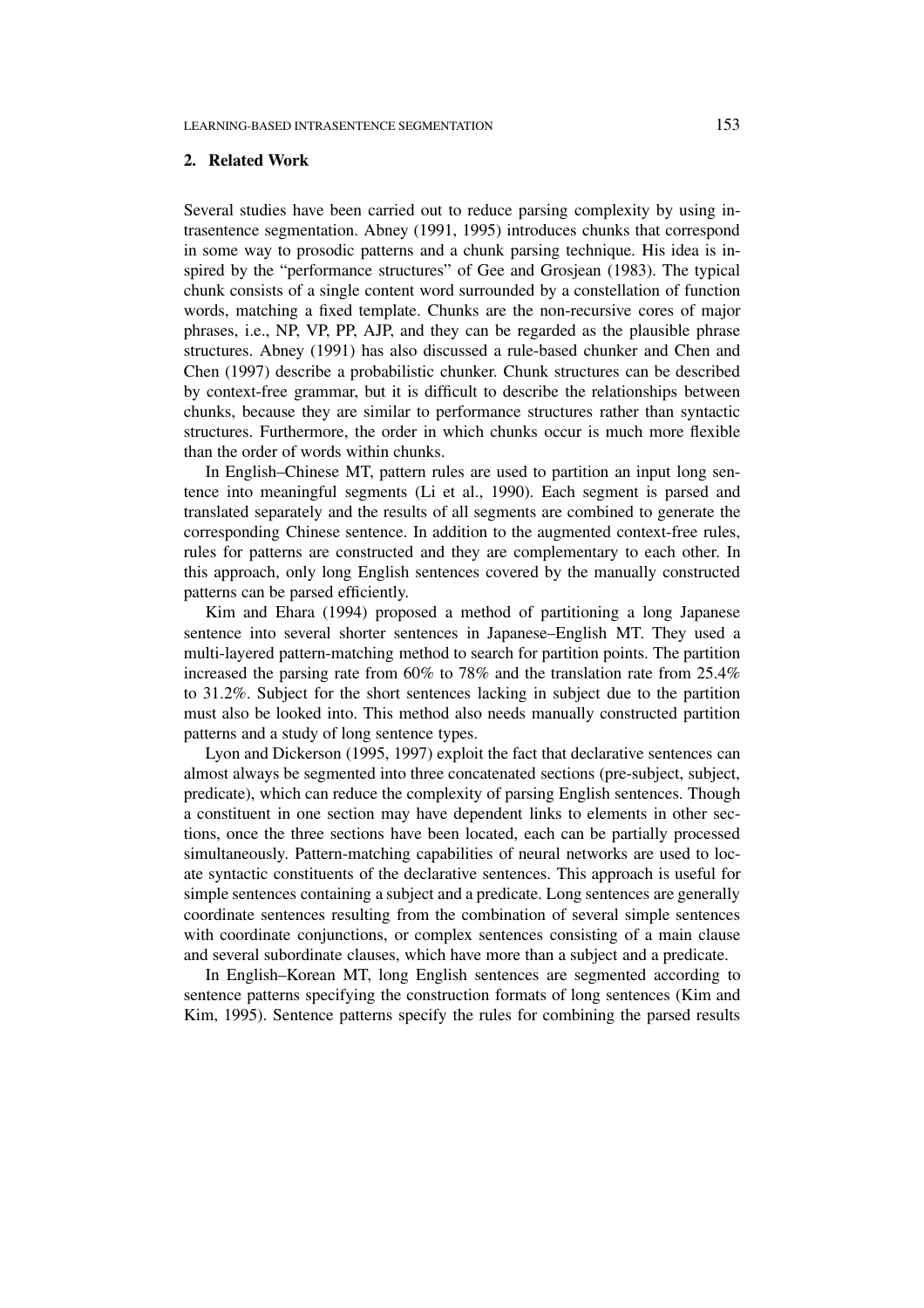of all segments to build a full sentence parse tree. This method improves parsing efficiency about 30% in time and 58% in space. But, constructing sentence patterns requires much human effort, and coverage of the sentence patterns is only 36%.

A rule-based segmentation approach has been proposed to increase the coverage of segmentation (Kim and Kim, 1997). Hand-written rules are used to search segmentation positions, and they have their own segmentation scores. Selection of an actual segmentation position is based on the score, which is manually refined during segmentation tests for long sentences. This method improves segmentation coverage better than the sentence pattern approach. However, the construction of segmentation rules and the refinement of segmentation score are also labor-intensive tasks.

In sum, existing methods for intrasentence segmentation tend to require a great deal of human effort and show limited segmentation coverage. In order to construct segmentation rules automatically and improve the segmentation coverage, we take a machine learning-based approach.

# **3. Our Approach**

## 3.1. LEARNING-BASED SEGMENTATION

Learning-based segmentation is accomplished in two steps. First, potential segmentation positions in an input sentence are found. Then, an actual segmentation position is determined, and the sentence is segmented at that position. This process continues until the size of each segment of the sentence is within a threshold length, which is determined such that the parser can accommodate a sentence of that length without facing difficulties from parsing complexities. There are several candidate positions for segmentation, all of which may add a parsing overhead. Therefore, selection of the best segmentation position is required, which comprises a two-step segmentation, combined with a search for candidate positions. Figure 1 shows the overall flow of the learning-based segmentation.

The problem of searching for potential segmentation positions can be viewed as a classification problem. Each word in a sentence is classified into two classes, namely "segmentable" and "non-segmentable". In this paper, we learn a function that classifies a word in a sentence into one of these two classes. When the learned function has only two possible values as output, the function is called a "concept", and learning in this case is called "concept learning" (Dean et al. 1995:180–195; Mitchell, 1997: 20–51). In concept learning, the learning program is presented with a set of training examples, labeled "positive" or "negative" depending on whether the example belongs to the concept or not. The objective is to learn a function that correctly labels any example. The function can be expressed in a variety of ways as a set of rules, a procedure, or a network of computing elements modeling neurons. We represent the classification function by sets of if–then rules.

Decision-tree learning provides a practical method for concept learning and for learning other discrete-valued functions. Decision-tree learning algorithms such as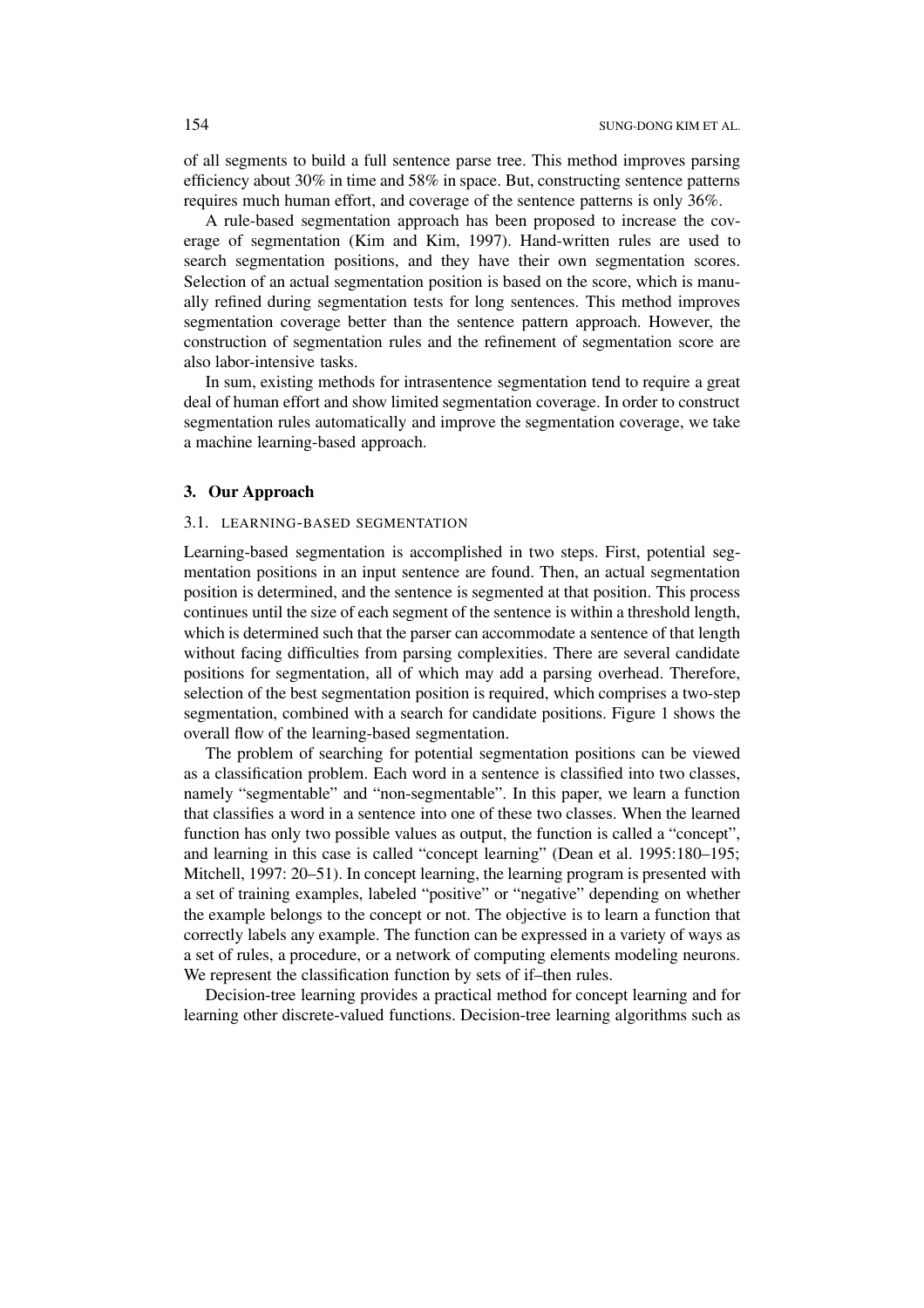

*Figure 1.* Learning-based segmentation.

ID3 (Quinlan, 1986), ASSISTANT (Cestnik et al., 1987), and C4.5 (Quinlan, 1993) have been widely used in classification problems. Learned trees can be represented as sets of if–then rules. Decision-tree algorithms search a completely expressive hypothesis space, and search incompletely through this space, from simple to complex hypotheses, until a termination condition is met. In our problem, training examples are represented as attribute–value pairs and include attributes for a specific word. The number of possible values for those attributes is as large as that of the vocabulary (which in our case is about 80,000 items): in such cases, decision trees become so large that building such trees becomes impractical. It is computationally not feasible to search hypotheses in such a large hypothesis space, so we restrict the space to include only conjunctions of attribute values.

A version-space learning algorithm, developed as part of a strategy for the search for good generalizations (Mitchell, 1977, 1982), searches an incomplete hypothesis space, and searches this space completely, finding every hypothesis consistent with the training data. It outputs a compact representation of the set of consistent hypotheses through generalizing hypotheses by examining training data without explicitly enumerating all of its members.

Given a training text with segmentation positions manually labeled, a target concept, "word at which a sentence can be segmented" is learned. The learned function is then used in finding potential segmentation positions in a sentence. In Section 4, we describe the version-space learning algorithm in detail.

Selection of an actual segmentation position is based on a "segmentationappropriateness function", which is a linear sum of variables corresponding to factors that affect the selection. The function coefficients, which are weights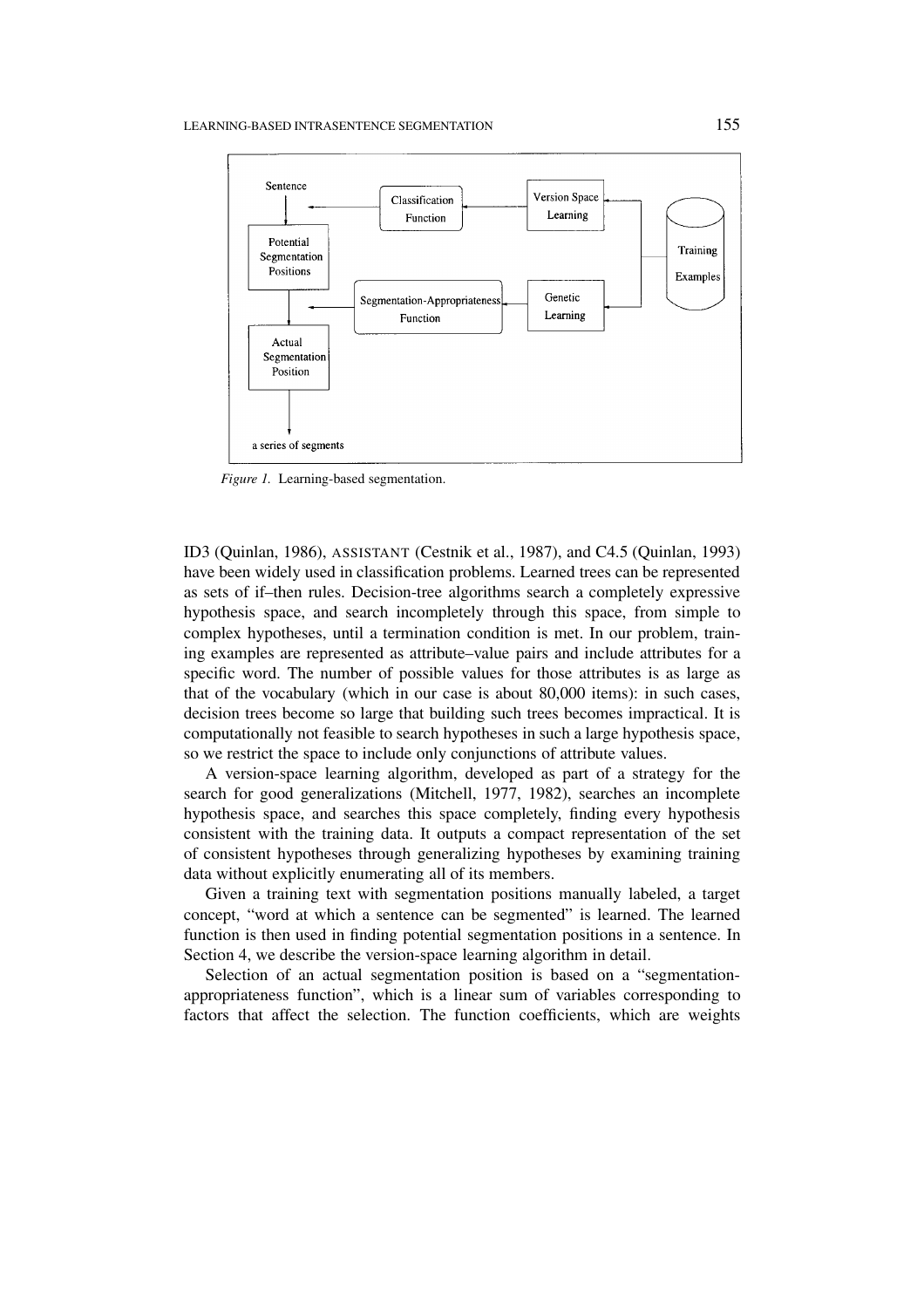of variables, must be determined such that the function can select the best segmentation position.

The problem of determining weights can be formulated as a search for a highly fit weight vector in a space of possible weight vectors. Genetic algorithms provide a way of searching for this best-fit weight vector.

The problem can be formulated as a problem of function optimization, and genetic algorithms perform quite well in optimization. Also, they can optimize complex and varied functions by changing the problem representation that defines and limits the space of possible solutions. In Section 5, we present three kinds of segmentation appropriateness function. When the number of parameters changes, genetic algorithms are well adapted.

Genetic algorithms are based on processes that can be found in natural evolution. Like evolution, a genetic algorithm operates on a population of individuals that represent potential solutions to a given problem. It then seeks to produce better (more fit) individuals (solutions) by combining the best of the existing ones. Using a "survival of the fittest" tactic, it weeds out the bad and tends to produce more of the good individuals. It produces not only more of the good solutions but better and best solutions. This is because the best traits of parent individuals are combined through a "crossover" operation to produce superior offspring. With only crossover operations, genetic algorithms may get stuck to local minima as network models, such as multilayered perceptrons, make local changes and find local optimal solutions. In addition to recombination by crossover, genetic algorithms use a "mutation" operation to keep from getting stuck at good but non-optimal solutions. Section 5 gives a detailed description of the genetic algorithm.

#### 3.2. SEGMENT-BY-SEGMENT PARSING

This section gives a perspective on the process of building full-sentence parse trees. This paper, however, concentrates on the segmentation method and does not give a detailed description of the process.

We consider a sentence to be a concatenation of a series of segments. Therefore, a sentence can be segmented into several segments. A segment is defined as a correspondent to a phrase or a clause in a sentence, and a context-free chart parser analyzes it. This is similar to the "chunk-by-chunk" parsing strategy (Abney, 1991, 1995, 1996), where a simple context-free grammar is quite adequate to describe the structure of the chunks. The relationship between segments can also be described by context-free grammar, while the relationship between chunks is mediated more by lexical selection than by rigid templates. The segments are parsed from right to left; when a left segment is analyzed, the parsed result of its right-adjacent segment takes an edge in a chart. Edges correspond to a phrase or a clause, while others to words. After the first segment is analyzed, full-sentence parse trees are built.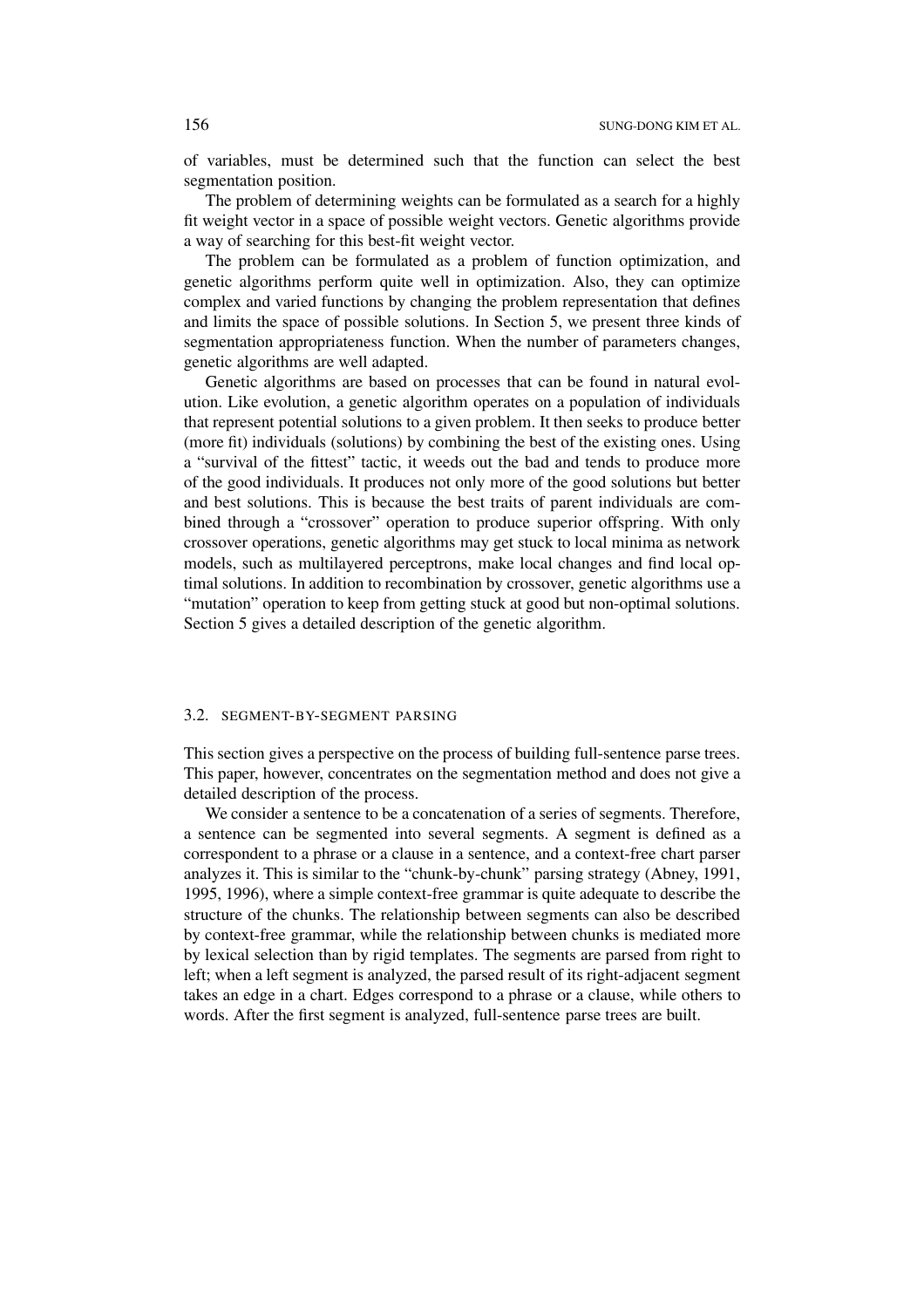## **4. Learning of Rules for Segmentable Position Classification**

This section describes the segment and the potential segmentation position called "segmentable position". The concept of "SegmentablePosition" is learned using a corpus annotated with segmentation positions. Through the concept learning, all hypotheses consistent with training examples are found from which the rules are constructed that classify words into segmentable or non-segmentable.

# 4.1. SEGMENTS AND SEGMENTABLE POSITIONS

A sentence is constructed by the combination of words, phrases, and clauses under well-defined grammatical rules. A sentence can be segmented into several shorter segments, which correspond to the constituents of the sentence. A "segment" is the block of words in a sentence that corresponds to a phrase or a clause, that is, segments correspond to the nonterminal symbols of the context-free grammar that is frequently used to describe natural language. Table I shows the kinds of segments. Figures 2 and 3 show a tree structure of a sentence and a segment structure for the same sentence, respectively. The latter illustrates our view that a sentence is a concatenation of series of segments.

|          |  | Table I. Syntactic categories and related |  |
|----------|--|-------------------------------------------|--|
| segments |  |                                           |  |

| Syntactic category         | Segment     |
|----------------------------|-------------|
| <b>SENT</b> (sentence)     | SENT        |
| NP (noun phrase)           | $s^{NP}$    |
| VP (verbal phrase)         | $\sqrt{s}V$ |
| PP (prepositional phrase)  | $s^{PP}$    |
| AVP (adverbial phrase)     | $s^{AVP}$   |
| AJP (adjective phrase)     | $_{S}AJP$   |
| RLCL (relative clause)     | RLCL        |
| SUBCL (subordinate clause) | SUBCL       |

The position of a word is called a "segmentable position" if it is a starting point of a specific segment or a boundary between two segments. It can also be a constituent boundary and a starting position of a phrase or a clause. Even a word may be classified into different types according to its context in the sentence or other factors.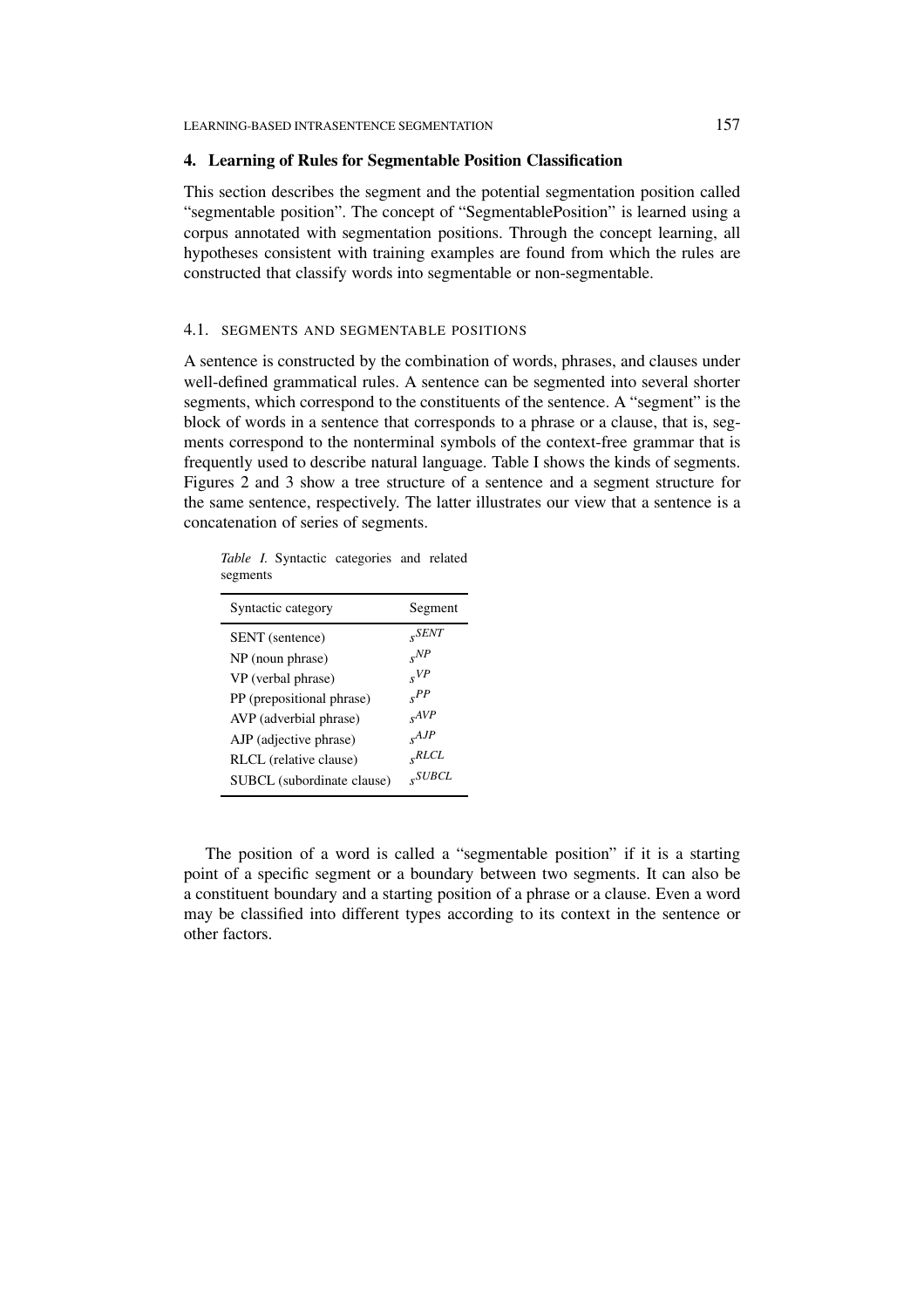





*Figure 3.* Segment structure.

## 4.2. LEARNING THE SEGMENTABLE POSITION CONCEPT

# 4.2.1. *Lexical Context*

From a corpus with annotations on segmentation positions, we construct lexical contexts that serve as training examples for concept learning. A "lexical context" of a word includes a five-word window: two to the left and two to the right of the word and the word itself. It also includes the parts of speech of these words and subcategorization information (which indicates whether a word can have an object clause) for two words to the left, and the position value. A position where a word is located in a sentence is considered when deciding a segmentation position. A "region" is defined as a sequentially ordered block of words in a sentence, and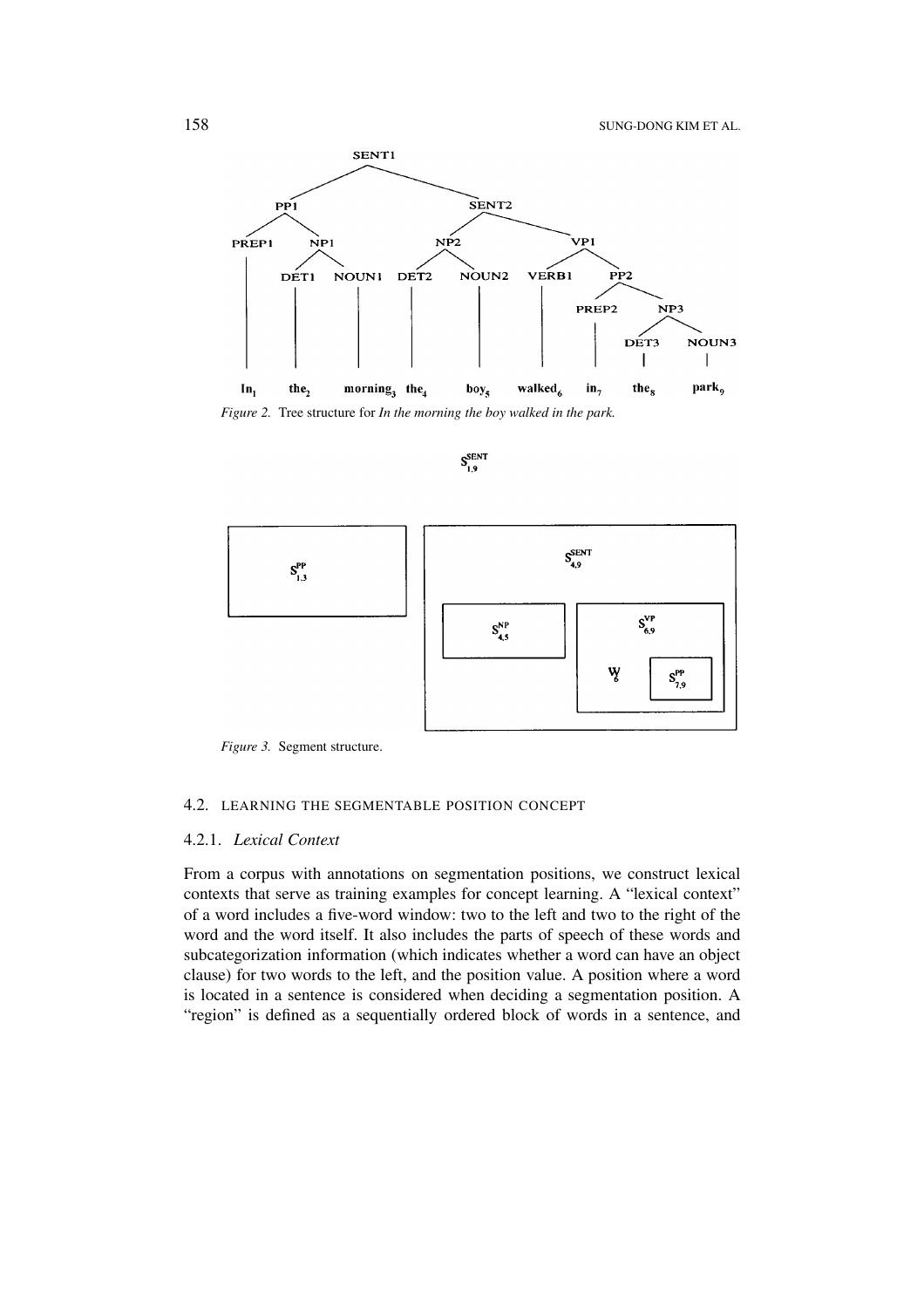a "sentence" is a concatenation of regions viewed at a higher level. The position value *posi v* of the *i*th word  $w_i$  is calculated as (1)

$$
posi_{-}v = \lceil \frac{i}{n} \times R \rceil,
$$
\n<sup>(1)</sup>

where *n* is the number of words in a sentence and *R* represents the number of regions in the sentence.<sup>1</sup> *posi\_v* represents the region in which a word is present. Thus, the lexical context of a word is represented by 13 attributes. Figure 4 shows the structure of the lexical context of  $w_i$ , the *i*th word in a sentence.

|--|

*Figure 4.* The structure of a lexical context.

There are two kinds of the lexical context: "active context" for a word tagged with a segmentation position and "inactive context" for other words. Examples of a sentence from a corpus, an active and an inactive context are shown in Figure 5. The symbol "#" in the sentence represents a segmentation position. Therefore,

Of course his parents became terribly worried **#when** they saw what was happening to Atzel. ( **1 when** terribly worried they saw ADV ADJ PRON VERB 0 1 2 ) ( **0 they** worried when saw what ADJ CONJ VERB PRON 1 0 2)

*Figure 5.* Examples of a training data and active/inactive contexts.

the active context of the word *when* includes the value 1 for attribute *sp*? and also the following: Two words to the left of *when* (*terribly* and *worried*) and parts of speech of each word (ADV VERB), two words to the right (*they* and *saw*) and parts of speech (PRON VERB), subcategorization information for two words to the left  $(0 1)$ , and position value  $(2)$ .

# 4.2.2. *Version-space Learning*

The problem of finding segmentable positions is formulated as the problem of generating functions that classify words as segmentable or non-segmentable. The functions' outputs have two possible values which are represented by a set of if– then rules in this paper. That is, we learn the concept of "SegmentablePosition", as the word at which the sentence can be segmented. Figure 6 shows the conceptlearning task in this paper. Through the learning process, all hypotheses that are consistent with the observed training examples are found. We consider only conjunctive hypotheses in this paper. This makes the hypotheses less expressive, but it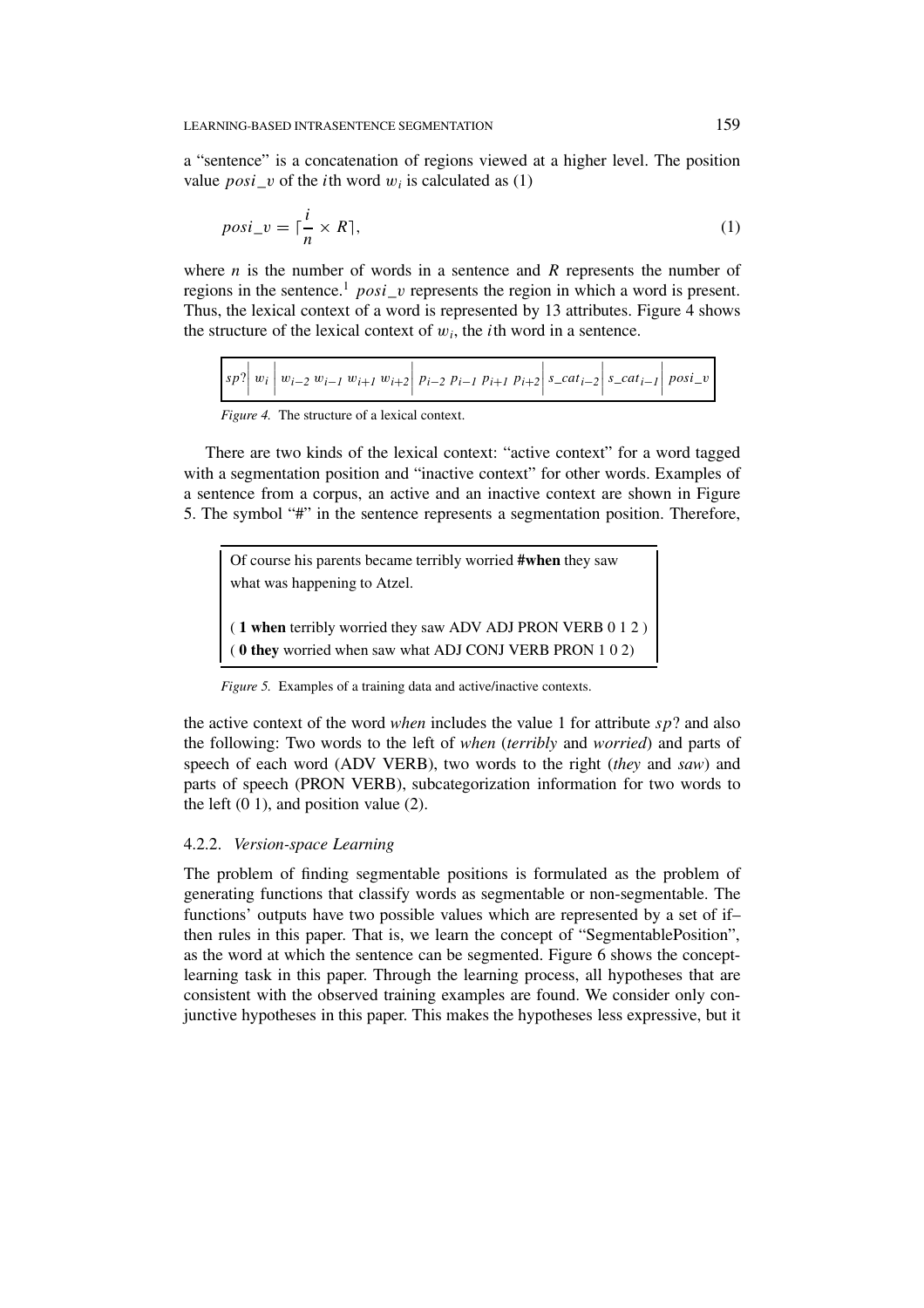makes the learning computationally practical by restricting the possible hypothesis space. The version-space learning algorithm searches this space completely, finding every hypothesis consistent with the training examples, active contexts in this case. It maintains a compact representation of a set of consistent hypotheses by generalizing the training examples (Zhang and Kim, 1990). It also incrementally refines this representation as each new example is encountered.

 $-$  Given:

- Instances X: lexical contexts, each described by 12 attributes except  $sp$ ? in Figure 4
- Hypotheses  $H$ : described by a conjunction of constraints on the attributes
- Target concept c: "SegmentablePosition":  $X \rightarrow \{0,1\}$
- Training examples  $D$ : a set of active contexts

- Determine:

• A set of hypotheses h such that  $h(x) = c(x)$  for all  $x \in X$ , where  $h \in H$ 

*Figure 6.* The "SegmentablePosition" concept-learning task.

Version space is the set of all hypotheses that are consistent with training examples. We represent the version space as a graph called a "version graph". In the version-graph representation, a node corresponds to a consistent hypothesis and there exist the relations *more\_general\_than* and *more\_specific\_than* between parent and child nodes, as defined in Definition 1.

**Definition 1**: *more*\_*general*\_*than*, *more*\_*specif ic*\_*than* relation

Let  $h_i$  and  $h_j$  be boolean-valued functions defined over *X*.  $h_i$  is *more\_general\_than*  $h_i$  and  $h_j$  is *more\_specific\_than*  $h_i$  ( $h_i > g h_j$ ) iff *(*∀*x* ∈ *X*)[ $((h_i(x) = 1) \rightarrow (h_i(x) = 1))$  &  $((h_i(x) = 1) \nrightarrow (h_i(x) = 1))]$ 

A version graph corresponds to a classification rule. The root node acts as the most general boundary, called the "general boundary" of a rule and the terminal node as the most specific one called the "specific boundary". Before describing the version-space learning algorithm, the *join* operation ⊕ needs to be defined as in Definition 2.

## **Definition 2**: *join* operation ⊕

Let  $(a_1, \ldots, a_n)$ ,  $(b_1, \ldots, b_n)$ , and  $(c_1, \ldots, c_n)$  be lexical contexts.

 $(a_1, \ldots, a_n) \oplus (b_1, \ldots, b_n) = (c_1, \ldots, c_n)$  $c_i = \begin{cases} * & \text{if } a_i \neq b_i \\ a_i & \text{if } a_i = b_i \end{cases}$  $a_i$  if  $a_i = b_i$ 

where ∗ is a wild-card value accepting any value.

Under the assumption that the attribute values common to at least two segmentation positions influence a word to be a segmentation position, the *join* operation is useful in identifying such attributes of the active context. An attribute without a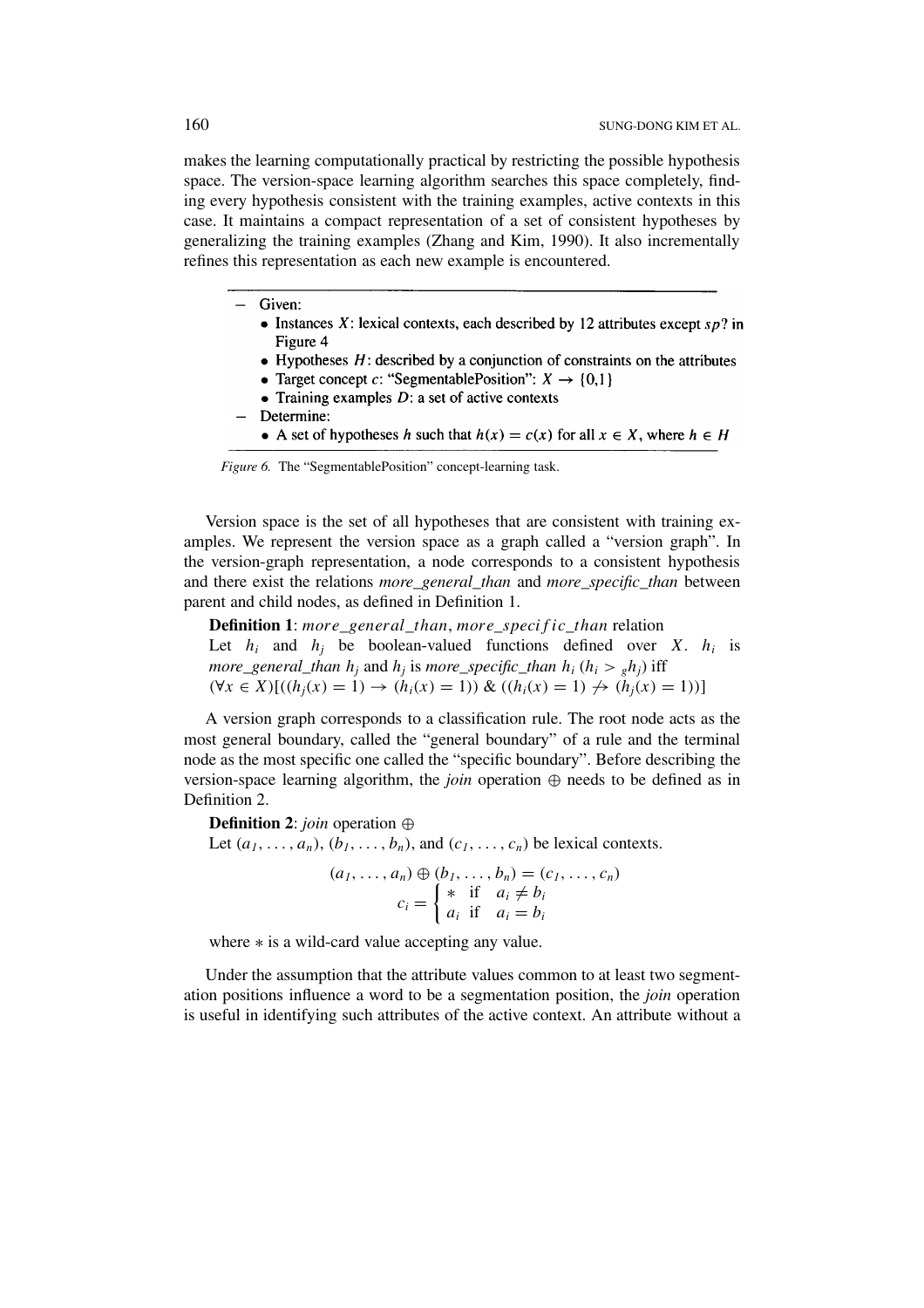LEARNING-BASED INTRASENTENCE SEGMENTATION 161

wild-card value as a result of the *join* operation is considered to affect whether a word is segmentable or not. Figure 7 shows the version-space learning algorithm. Version-spaces are generated for those words tagged as segmentation positions in a corpus. For an efficient rule generation, the algorithm is run word by word for all words that are labeled as segmentation position in a corpus. Thus, the algorithm receives a set of active contexts of a word and outputs a set of rules for classifying that word. A hypothesis is generated by the *join* operation in a corpus. We attempt to generalize across words and parts of speech by applying the *j oin* operation on active contexts. A hypothesis specifies a condition of a segmentable position and takes a node in a version graph where *more*\_*general*\_*than* and *more*\_*specif ic*\_*than* relations are kept.

- Input: a set of active lexical context of a word  $w_i$ ,  $D_{w_i}$ .
- Output: a set of rules for a word  $w_i$ ,  $R_{w_i}$ .
- 1.  $R_{w_i} = \emptyset$
- 2. Do for each  $lc_i$  and  $lc_i$  ( $lc_i$ ,  $lc_i \in D_{w_i}$  and  $i \neq j$ ) (a) hypothesis =  $lc_i \oplus lc_i$ 
	- (b) Do for each  $r_k \in R_{w_i}$ 
		- (i) determine the relation between *hypothesis* and  $r_k$ : g
			- (ii) if (*hypothesis*  $\lt q r_k : g$ ) then if  $(r_k : s == NULL)$  then  $r_k : s \leftarrow hypothesis$ else insert *hypothesis* into a path from  $r_k$ : g to  $r_k$ : s
			- (iii) if (hypothesis  $>_{g}r_{k}:g$ ) then  $r_{k}:g \leftarrow hypothesis$
	- (c) if (hypothesis is conflict with all  $r_k \in R_{w_i}$  or  $R_{w_i} = \emptyset$ ) then • generate new rule r' as follows:  $r'$  :  $g \leftarrow hypothesis$ 
		- $\bullet$   $R_{w_i} \leftarrow R_{w_i} \cup r'$

*Figure 7.* Version-space learning algorithm. A specific boundary of a rule  $r_k$  is expressed as  $r_k$  : *s* and a general boundary as  $r_k$  : *g*. The insertion must satisfy the *more\_general\_than* and *more*\_*specif ic*\_*than* relations. If a relation is neither *more*\_*general*\_*than* nor *more*\_*specif ic*\_*than*, it is a "conflict" relation.

The algorithm differs from the general version-space learning algorithm as follows. First, we use only positive examples, i.e. active contexts. This is because we aim at getting a compact representation of all active contexts, from which we construct the rules for segmentable-position classification. Second, we have the *conflict* relation and the associated action. Due to the restricted expressive power from the biased hypotheses space, all consistent hypotheses cannot be represented as only one version graph. When a conflict relation occurs, a new version graph is generated. Therefore, several version graphs may be constructed for each word. Third, we allow a node to exist between a general boundary and a specific boundary to reduce the generalization error.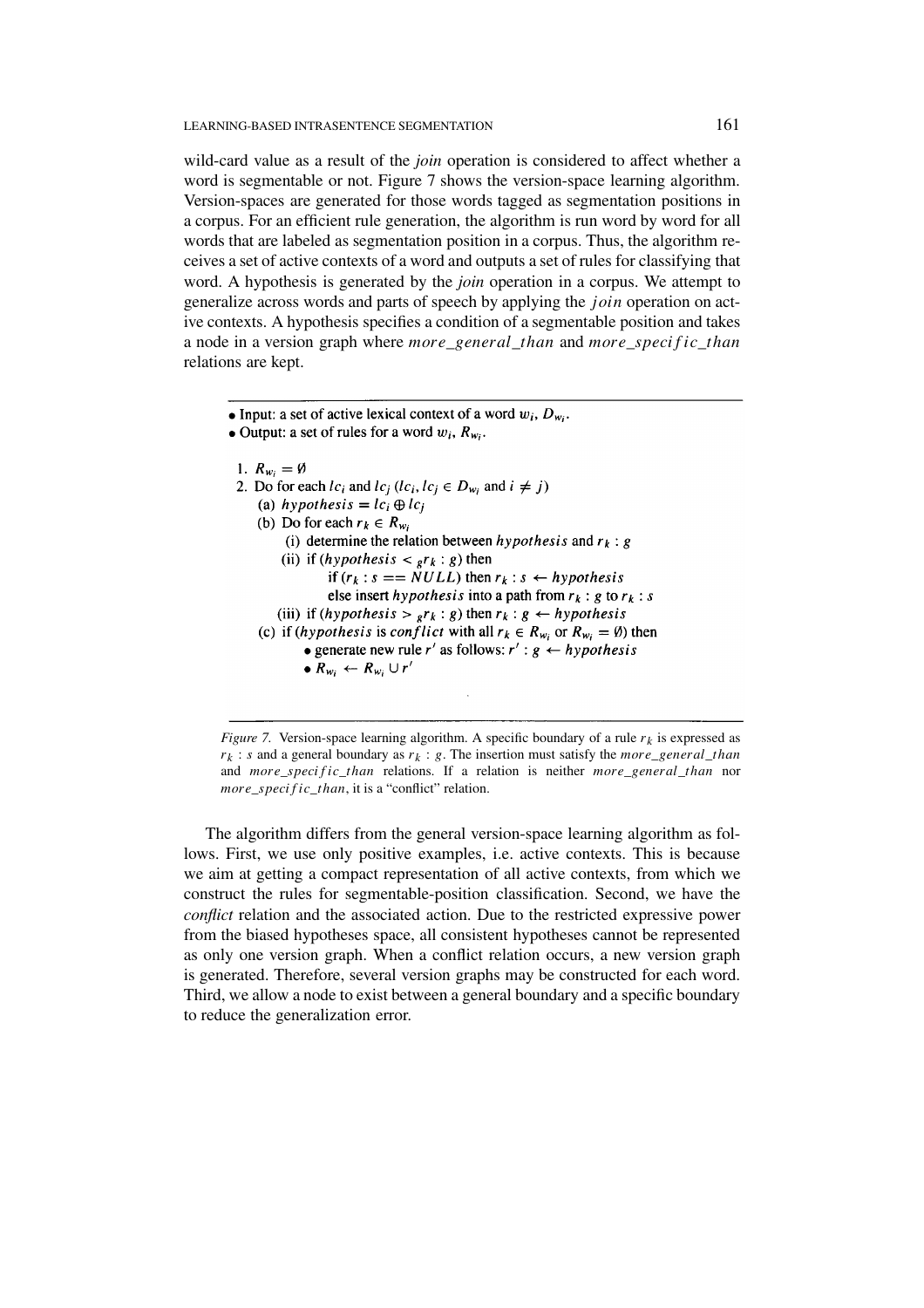## 4.3. IDENTIFICATION OF SEGMENTABLE POSITIONS

Figure 8 shows a concrete example of the rules for segmentable-position classification. The version graph consists of six nodes: one general boundary  $g<sub>l</sub>$ , two specific boundaries  $s_1, s_2$ , and three intermediate nodes  $n_1, n_2, n_3$ . An arrow indicates the *more*\_*general*\_*than* relation and is directed from a more specific hypothesis to a more general one. Each hypothesis consists of 12 attributes except *sp*? in Figure 4. A symbol "\*" represents a generalized term for words and "–" for part of speech and subcategorization information. Identification of segmentable positions is performed with the *inferable* operation as defined in Definition 3.



*Figure 8.* A rule represented as a version graph.

#### **Definition 3**: *inferable* operation  $\vdash$

If a lexical context  $lc_{w_i}$  of a word  $w_i$  satisfies the following condition for a rule *r*<sub>*w<sub>i</sub>*</sub>, then *lc*<sub>*w<sub>i</sub>*</sub> is *inferable* from the rule  $r_{w_i}: r_{w_i} \vdash l c_{w_i}$ .

$$
\{(r_{w_i}:n_l, r_{w_i}:n_m)\bigg| r_{w_i}:n_m\geq {}_{g}lc_{w_i} \text{ and } r_{w_i}:n_l\geq {}_{g}lc_{w_i}\}\neq \emptyset
$$

where  $r_{w_i}$ :  $n_l$  and  $r_{w_i}$ :  $n_m$  are two nodes on a path from a general boundary  $r_{w_i}$  : *g* to a specific boundary  $r_{w_i}$  : *s* of the rule  $r_{w_i}$ , and  $(r_{w_i} : n_l, r_{w_i} : n_m)$  is an edge connecting two nodes.

If two nodes on a path in a version graph are in a *more*\_*general*\_*than* relation with a lexical context, the lexical context is said to be "inferable" from the rule. Words are identified as segmentable positions, whose lexical context is inferable from the rules for segmentable-position classification.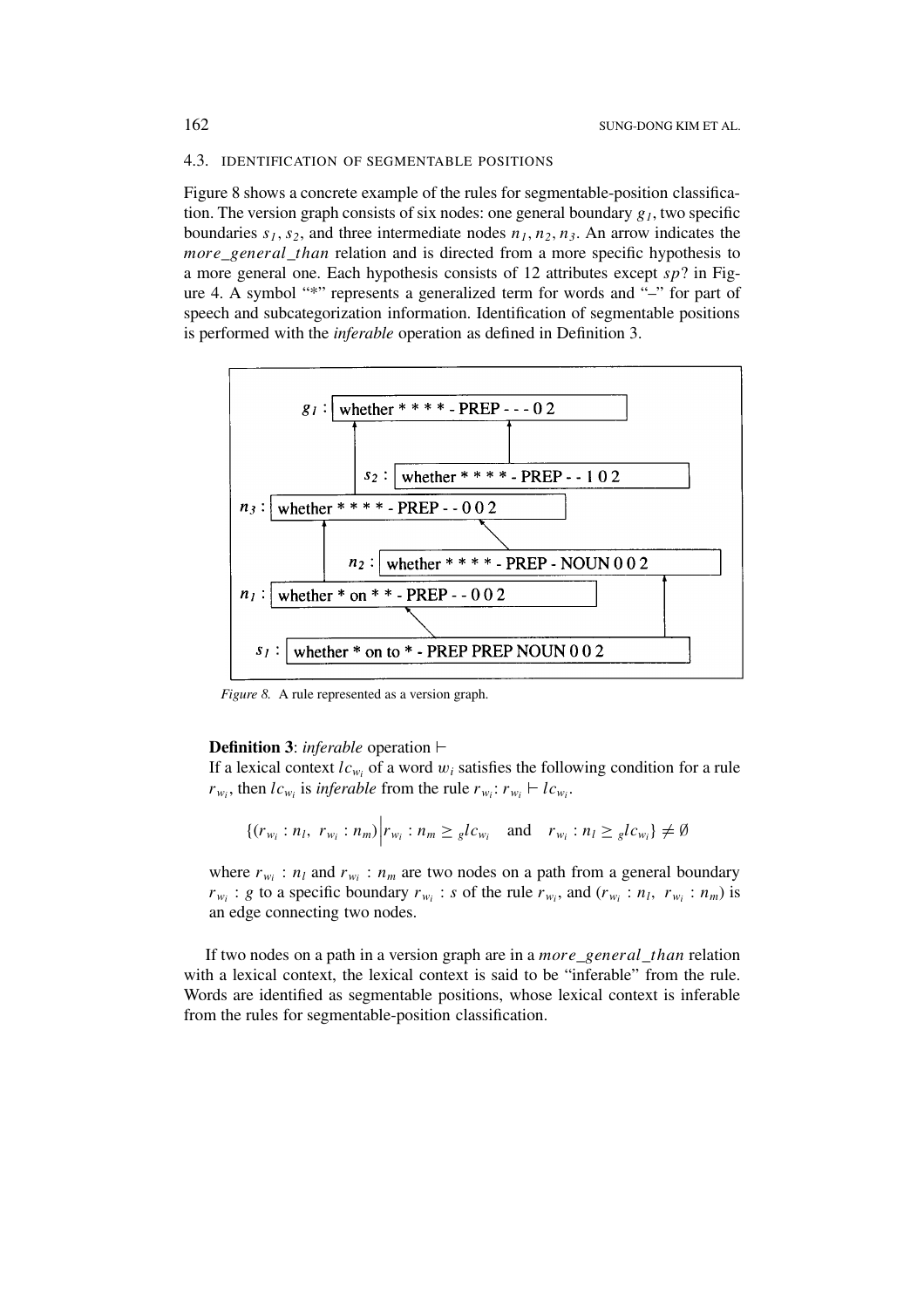## **5. Selection of Segmentation Positions**

This section introduces segmentation-appropriateness functions that give a score to each segmentable position. Several factors must be considered while selecting the best segmentation position that would not cause parsing failures and improve parsing efficiency to the greatest possible extent.

### 5.1. FACTORS CONSIDERED

Though the parsing complexity can be reduced by segmenting an input sentence, wrong segmentation may occur, which causes parsing failures.<sup>2</sup> A segment is "safe" when there is a syntactic category symbol  $N<sup>P</sup>$  dominating the segment and the segment can be combined with adjacent segments using correct grammar. Figure 9 shows an unsafe and a safe segmentation for the sentence (2). In Figure 9, (a) is an unsafe segmentation because the second segment cannot be analyzed into one syntactic category, resulting in parsing failure. In the safe segmentation (b), the first segment corresponds to an NP/VP and the second to a verb phrase so that we can get a correct analysis result.

(2) The students who study hard will pass the exam.



*Figure 9.* Examples of unsafe/safe segmentation in English-Korean translation

The purpose of segmentation is to reduce parsing complexity while guaranteeing correct parsing. We consider three kinds of probability and two values of segment size for the purpose. Every rule is associated with a probability which can be thought of as a degree of belief in the rule and represents the appropriateness of the segmentable position identified by the rule. To calculate the probability, we need to count the number of lexical contexts that are covered by the rule. The probability of a rule *r* is calculated as in (3),

$$
p(r) = \frac{AC_r}{AC_r + IC_r},\tag{3}
$$

where  $AC_r$  ( $IC_r$ ) is the number of active (inactive) contexts inferable from *r*. The probability of a word *w* is also considered and is calculated as in (4),

$$
p(w) = \frac{|w|}{W},\tag{4}
$$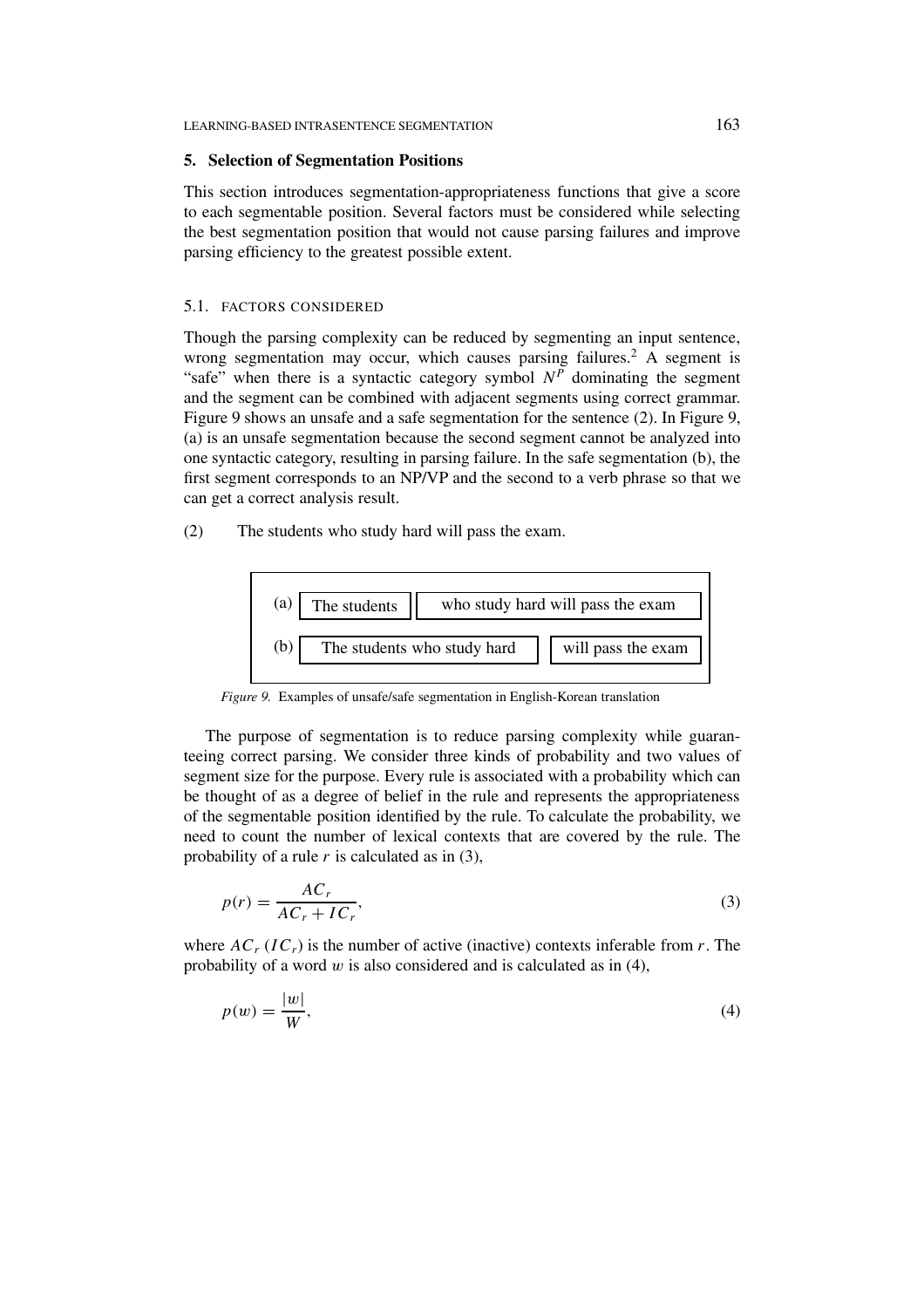where |*w*| indicates the number of times *w* is tagged as segmentation position, and *W* is the total number of words so tagged. Equation (4) reflects how many times a word *w* was used as a segmentation position in a corpus. It also represents the tendency of a word to be a segmentation position. Each word has a different role in a sentence and some words are more often used as the beginning word of a phrase or a clause than others. Therefore, segmentation at such words may be safer. The probability given in (4) ignores the influence of the position of the word on its being a segmentation position. A word has different possibilities of being a segmentation position according to its position in a sentence. We consider a regional probability  $p(w^i)$  calculated as in (5),

$$
p(w^i) = \frac{|w^i|}{|w|},\tag{5}
$$

where  $w<sup>i</sup>$  represents the word  $w$  in the *i*th region of a sentence.

A sentence is segmented into two "child segments" at each segmentation. We consider the size of the child segments to improve parsing efficiency. Parsing complexity increases exponentially with the length of the sentence to be parsed, and the bigger segment has an influence upon the whole parsing complexity. Therefore, a smaller size of the bigger segment is preferred for efficient parsing. The size difference of child segments is also considered for efficient parsing. The bigger-sized segment dominates parsing complexity. The generation of similar-sized segments is desirable for achieving more improved parsing efficiency.

## 5.2. SEGMENTATION APPROPRIATENESS FUNCTION

We present the function that gives an appropriateness score to each segmentable position. The function must be constructed to select the best segmentation position, which results in safe segments and an improvement of parsing efficiency to the greatest extent possible. The function is a linear function called the "segmentation appropriateness function" (SAF). The SAF includes five variables corresponding to each factor considered in Section 5.1. Here we define three functions: the first function (6) is the first-order polynomial, the second (7) is the second-order polynomial with only second-order terms, while the third (8) is a combination of two previous functions. In each case,  $w_i$  and  $v_i$  are the *i*th weight and the *i*th variable respectively.

$$
f_1(v_1, \ldots, v_5) = w_1v_1 + w_2v_2 + w_3v_3 + w_4v_4 + w_5v_5 \tag{6}
$$

$$
f_2(v_1, \ldots, v_5) = w_1v_1^2 + w_2v_2^2 + w_3v_3^2 + w_4v_4^2 + w_5v_5^2 + w_5v_5v_4v_2 + w_7v_1v_3 + \ldots + w_{15}v_4v_5 \tag{7}
$$

$$
f_3(v_1, \ldots, v_5) = f_1 + f_2 \tag{8}
$$

The weights must be determined so that the function may select the best segmentation position. The process of weight determination can be formulated as a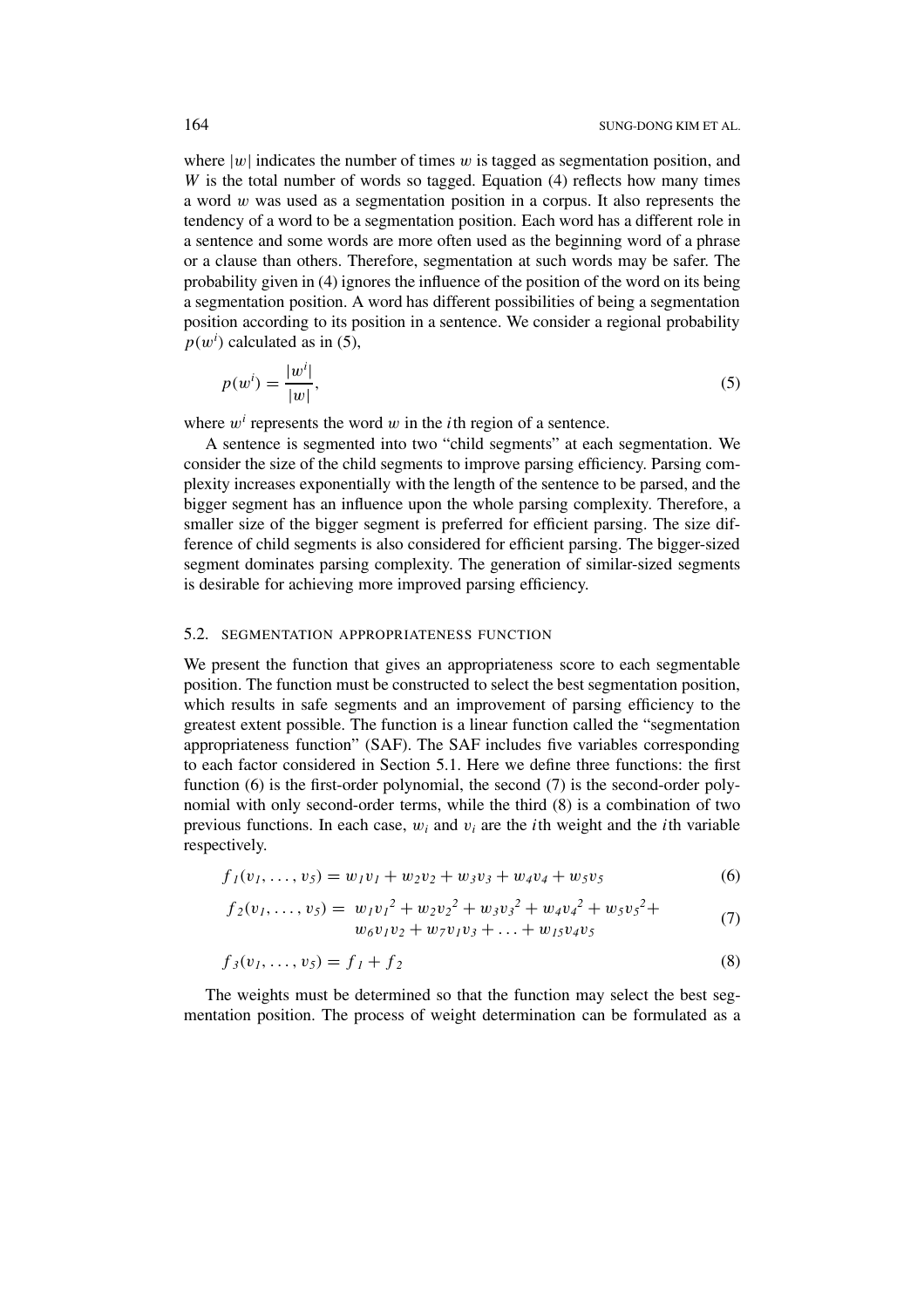search for a highly fit individual weight vector in a space of all possible weight vectors. Genetic algorithms provide a way to search for the best-fit weight vector. In a genetic algorithm, hypotheses are often described by bit-strings. The search for an appropriate hypothesis begins with a population of initial hypotheses. Members of the current population give rise to the next generation population by means of a "reproduction" procedure, where two individuals selected in the previous step are allowed to mate to produce an offspring. Genetic operators like *crossover* and *mutation* facilitate this mating. Crossover is the process by which the bit-strings of two parent individuals combine to produce two child individuals, while mutation produces small random changes to the bit-string by choosing a single bit at random, then changing its value. At each reproduction step, the hypotheses in the current population are evaluated relative to a given measure of fitness. The fittest hypotheses are selected probabilistically as seeds for producing the next generation. The algorithm operates through iterative updating of the population until a certain termination condition is met.

For the problem of determining weights of the SAF, a genetic algorithm "chromosome" is a vector consisting of five weights. We use two kinds of chromosomes that are represented by bit-strings. Figure 10 shows the structure of each chromosome.



*Figure 10.* The structures of chromosomes represented by bit-strings.

In Figure 10,  $w_i$  is a weight value associated with a variable, and the  $T/F$ values take a value of 1 or 0, representing the inclusion or absence of each term when calculating the appropriateness score for each of the segmentation positions. The  $T/F$  values are introduced to help fast learning. Though theoretically, some weight values can reach 0 using Chromosome-1, it requires a long time to reach 0. With each chromosome structure, we apply a genetic algorithm to determine the weights of the above three functions. With each iteration, all individuals of a population are evaluated according to the fitness function (9),

$$
fitness(a) = \frac{satis(a)}{TD}
$$
\n(9)

where  $satis(a)$  inideates the number of training data satisfied by  $a$  out of the total number *T D* of training data. We adopt ranking selection (Schwefel, 1995) to generate the next generation from the current one. This assigns selection probabilities solely on the basis of the rank *i* of individuals, ignoring absolute fitness values.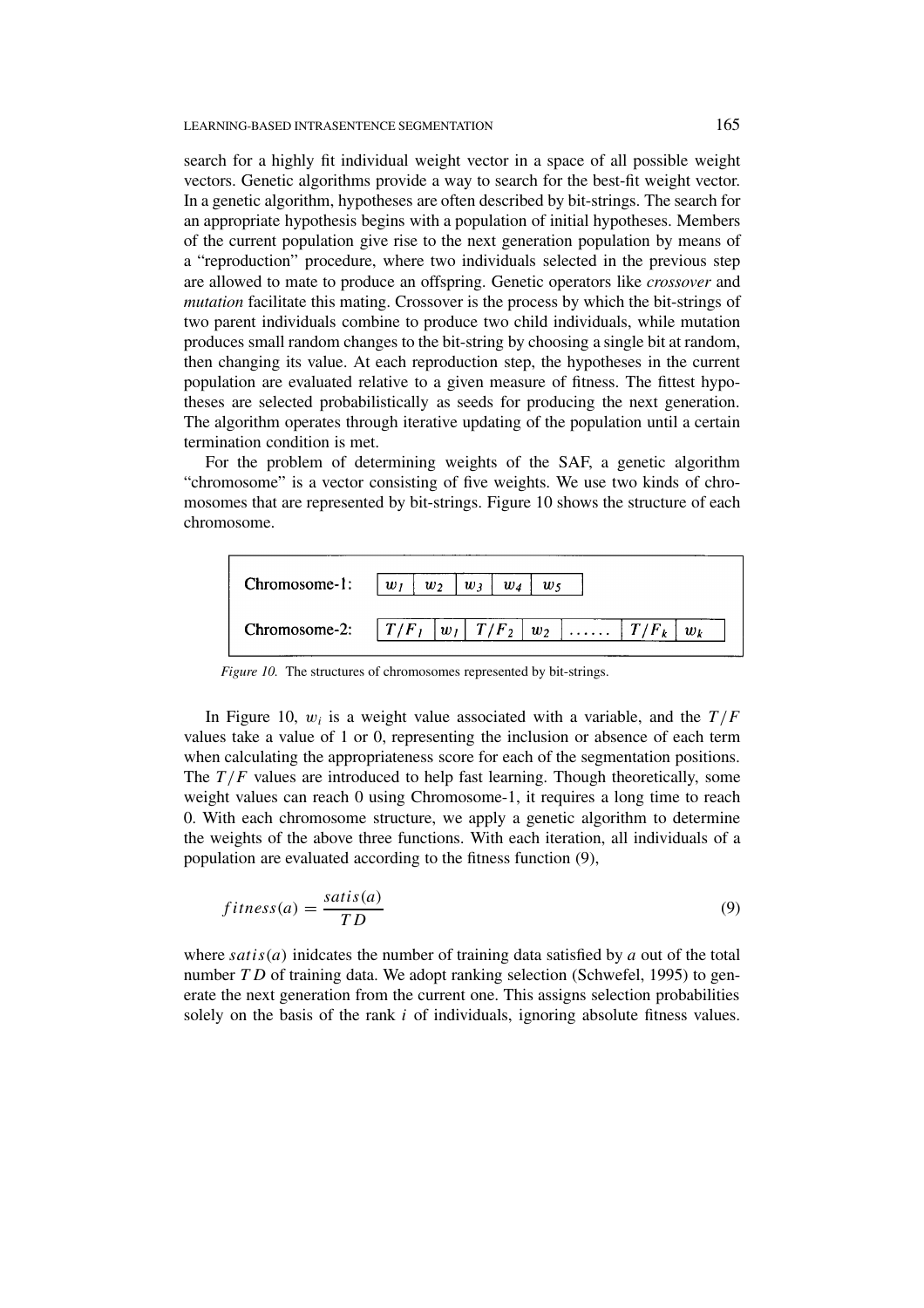The best  $\mu$  individuals are assigned a selection probability of  $\mu^{-1}$  while the rest are discarded (10).

$$
p_s(a_i) = \begin{cases} \frac{1}{\mu}, & 1 \le i \le \mu \\ 0, & \mu < i \le \lambda \end{cases}
$$
 (10)

where  $\lambda$  is the population size. The termination criterion is the "generational predicate": the maximum number of generations is prescribed. We designate the best individual that has ever appeared in any generation of the population as a result of the genetic algorithm. After running the genetic algorithm 10 times, we take the best individual with the highest fitness value as the weight vector for the SAF. Table II shows the control parameters for the genetic algorithm and Figure 11 describes the adopted genetic algorithm.

*Table II.* The control parameters for the genetic algorithm

| Population size $\lambda$       |                                        | 200 |  |
|---------------------------------|----------------------------------------|-----|--|
| Selection parameters            | Ranking threshold $\mu$                | 120 |  |
| Reproduction parameters         | Probability of crossover operation $r$ | 0.4 |  |
|                                 | Probability of mutation operation $m$  | 0.2 |  |
| Termination condition parameter | Maximum number of generations          | 100 |  |
| Selection method                | Ranking selection                      |     |  |
| Spousal selection method        | Ranking selection                      |     |  |
|                                 |                                        |     |  |

- 1. From the population  $P_t$  at time t, select  $\mu$  individuals according to the selection probability in (10).
- 2. With the set of the selected individuals, do the followings  $\frac{\lambda}{2}$  times to generate population of next generation  $P_{t+1}$ :
	- (a) Select two individuals randomly.
	- (b) Produce two offsprings  $a_1, a_2$  by applying the *crossover* operation at probability  $r$ .
	- (c) Apply the *mutation* operation to  $a_1$ ,  $a_2$  from step (2b) at probability m.
	- (d) Add all offsprings from step (2c) to new generation  $P_{t+1}$ .

*Figure 11.* The genetic algorithm

Amongst the segmentable positions, one position with the highest score is selected as a segmentation position  $(11)$ ,

$$
sp_* = \arg \max_{sp_i \in D} SAF(sp_i) \tag{11}
$$

where  $sp_*$  means the selected segmentation position and *D* is a set of segmentable positions *spi*.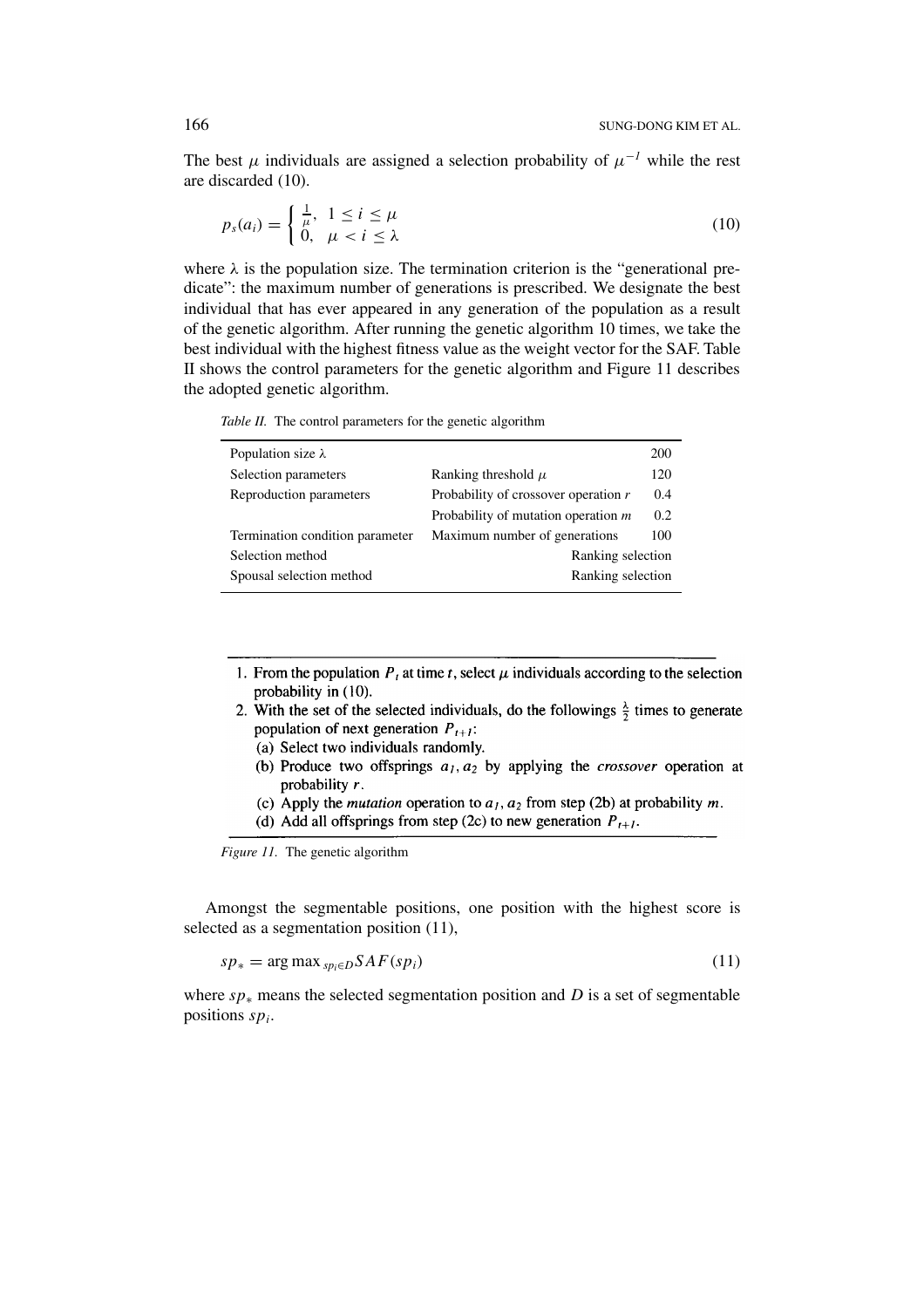# **6. Experiments**

## 6.1. CONSTRUCTION OF CORPUS AND RULES FOR SEGMENTABLE POSITION CLASSIFICATION

Our corpus consists of a training portion and a test portion. We extracted sentences with more than 15 words (but excluding sentences with commas) from four different domains. The training portion was used to generate rules for segmentable position classification. From the *Wall Street Journal*, 3,000 sentences were annotated with segmentation positions manually, to serve as the training portion. We also set aside 300 training sentences from the *Wall Street Journal* for genetic learning.

Segmentation performance was evaluated using-test portion that consisted of 3,600 sentences. Test domains were *Byte* magazine, the *Washington Post*, highschool English texts, and the *Wall Street Journal*. 900 sentences were extracted from each domain.

Lexical contexts were generated using 3,000 sentences from the *Wall Street Journal*. We ended up with 45,611 lexical contexts, including 5,375 active and 40,236 inactive lexical contexts. As a result of learning the "SegmentablePosition" concept, 360 version graphs were generated with 9,002 nodes, which correspond to rules for segmentable-position classification.

#### 6.2. SEGMENTATION PERFORMANCE

Segmentation performance is measured in terms of coverage and accuracy. Coverage is the ratio of the number of actually segmented sentences to the number of segmentation target sentences that are longer than  $\alpha$  words, where  $\alpha$  is a fixed constant distinguishing long sentences from short ones. Accuracy is evaluated in terms of the safe segmentation ratio. They are calculated as in (12) and (13)

$$
coverage = \frac{S_{seg}}{S},\tag{12}
$$

$$
accuracy = \frac{S_{\text{safe}}}{S_{\text{seg}}},\tag{13}
$$

where *S* is the total number of sentences, *Sseg* is the number of actually segmented sentences, and *Ssafe* the number of sentences with safe segmentation. The "*SC* value" is also defined (14) to express the degree of contribution to efficient parsing by intrasentence segmentation. It is not a measure of improved parsing efficiency but the ratio of the sentences that can benefit from intrasentence segmentation. When a long sentence is not segmented or is segmented at unsafe segmentation positions, the sentence is called a "segmentation-error sentence".

$$
SC = 1 - \frac{S_e}{S_t},\tag{14}
$$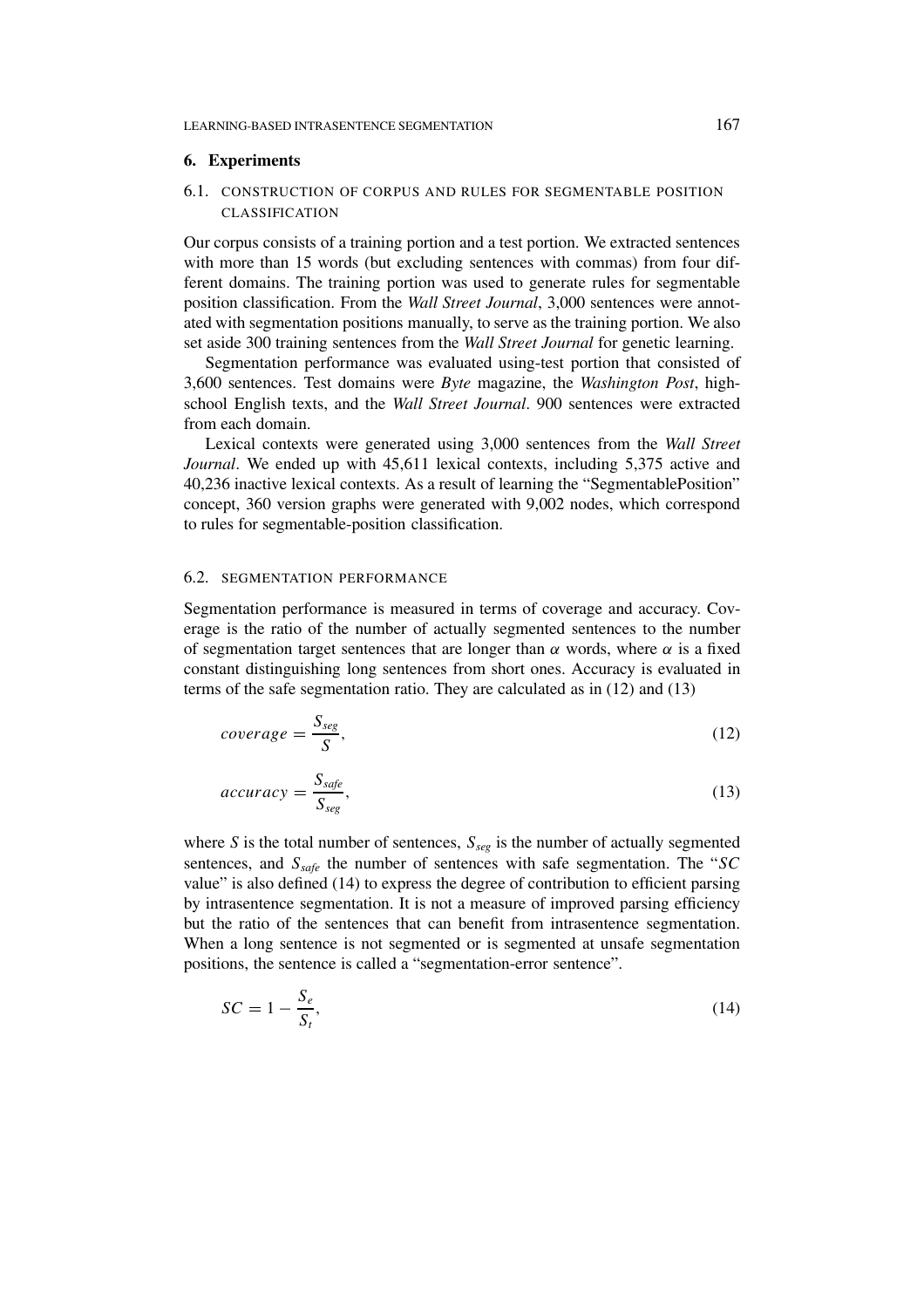where  $S_e$  is the number of segmentation-error sentences and  $S_t$  the number of segmentation target sentences. A sentence longer than  $\alpha$  words is considered as

| <b>Methods</b>    | Coverage $(\%)$ | Accuracy $(\% )$ | SC value |
|-------------------|-----------------|------------------|----------|
| Baseline 1        | 100.0           | 79.5             | 0.795    |
| Baseline 2        | 99.0            | 84.0             | 0.836    |
| Rule-based method | 85.2            | 86.5             | 0.703    |
| CL-GA method 1    | 99.0            | 87.2             | 0.853    |
| CL-GA method 2    | 99.0            | 86.4             | 0.845    |
| CL-GA method 3    | 99.0            | 88.9             | 0.870    |

*Table III.* Comparison of segmentation performance

a segmentation target sentence, where  $\alpha$  is set to 12 for our experiments. Table III shows the comparison of segmentation performance.

The proposed method for intrasentence segmentation is called the Concept Learning – Genetic Algorithm (CL-GA) method, and there are three kinds according to the segmentation appropriateness function used: equation (6) is used in method 1, equation (7) in method 2, and equation (8) in method 3. In Table III, the baseline 1 method selects the segmentation positions as follows. First, the words tagged as segmentation position more than five times are identified as segmentable positions. Second, the selection is based on the word probability value in equation (4). This method considers no contextual information and empirically selects segmentation positions. In the baseline 2 method, segmentable positions are identified in the same way as that of the CL-GA method. The selection of segmentation positions is based only on the rule's probability value in the equation (3). In the rule-based method (Kim and Kim, 1997), manually constructed rules are used for finding segmentable positions, and the selection of a segmentation position is based on the manually refined scores. In comparing the baseline 1 method with the others, accuracy is observed to depend on the context. The CL-GA method shows 99.0% coverage, which is superior to the rule-based method, and it also performs better than the Rule-based method in terms of accuracy. In the CL-GA method, segmentation appropriateness functions result in a different accuracy performance.

Table IV shows the segmentation performance of the proposed CL-GA method 3, and the domains of test data classify the performance. The *SC* value for the sentences from the same domain as the training data is 0.873. It is 0.860 for sentences from the high-school English text, 0.833 for sentences from *Byte* magazine, and 0.9 for sentences from the *Washington Post*. Although the *SC* values slightly differ for each test domain, the average value is 0.87, and there is little difference between the values for each domain. This suggests that the proposed method for intrasentence segmentation can be applicable irrespective of the domain.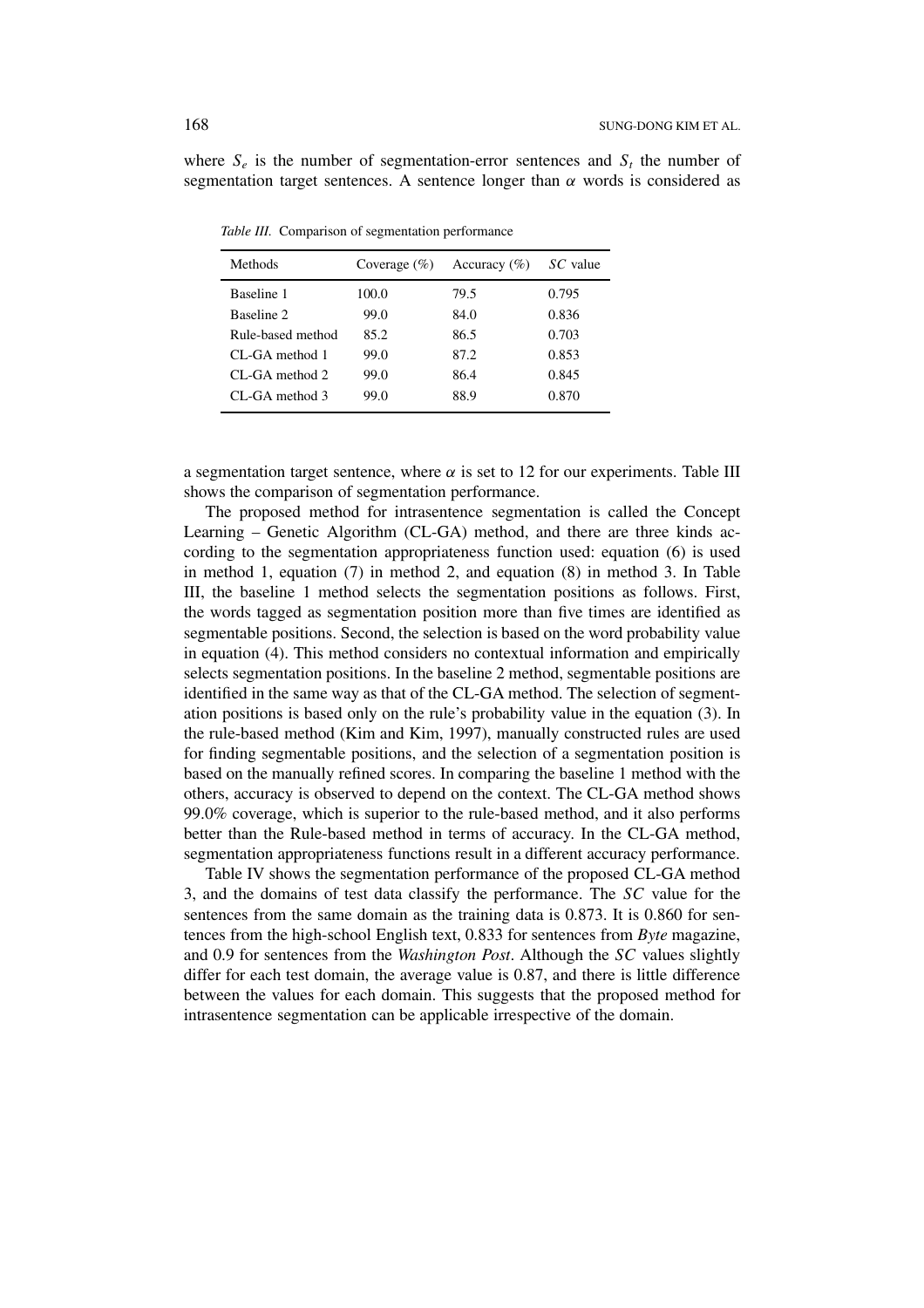| Domain               | Coverage $(\% )$ | Accuracy $(\% )$ | SC value |
|----------------------|------------------|------------------|----------|
| Wall Street Journal  | 99.3             | 87.9             | 0.873    |
| English text         | 100.0            | 86.0             | 0.860    |
| <i>Byte</i> magazine | 98.6             | 84.5             | 0.833    |
| Washington Post      | 98.0             | 91.8             | 0.900    |
| Total                | 99.0             | 87.9             | 0.870    |

*Table IV.* Segmentation performance of CL-GA method 3

# 6.3. ANALYSIS OF SEGMENTATION ERRORS

Segmentation errors can be classified into three types. The first type is "unsafe segmentation". Figure 12 shows an example of an unsafe segmentation for the sentence in  $(15)$ .

(15) The developers created the objects as 3-D models and then rendered them into bit maps from various angles.



*Figure 12.* Example of unsafe segmentation.

In the figure, the second segment cannot be analyzed as a phrase or a clause, which causes parsing failure. Second, there can be cases in which a target sentence for segmentation is not segmented. For example, the sentence in (16) was not segmented, though its length is 17.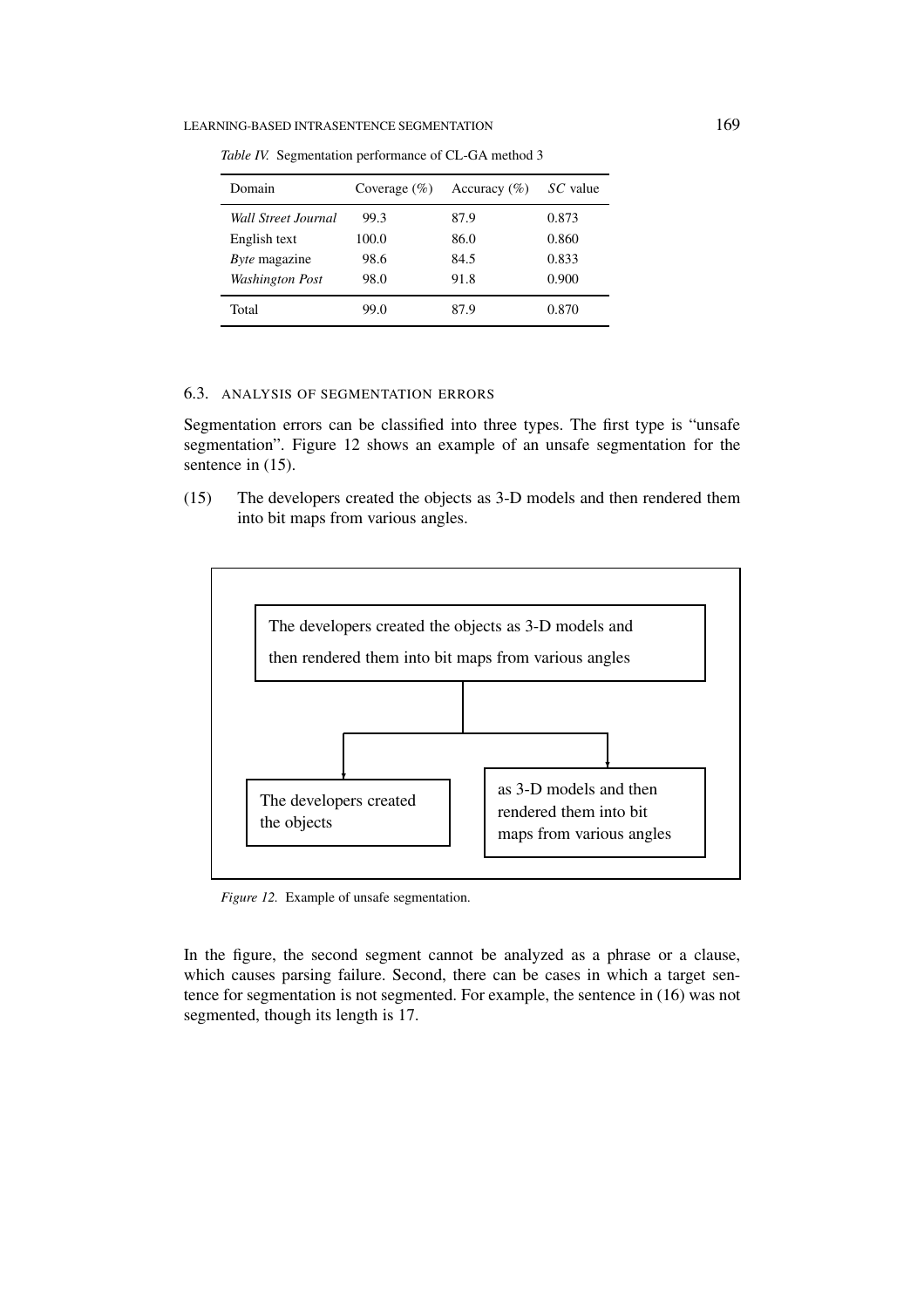(16) These two objects are the result of the cooperation of the virtual-memory manager and an external pager.

Third, there could be cases in which better segmentation positions<sup>3</sup> exist but a sentence is not segmented at those positions, though the sentence was segmented at safe positions. Figure 13 shows a safe segmentation for the sentence (17). At first, the sentence is segmented at *as*, resulting in two segments of size 13 and 5. The first segment is again segmented, so the sentence results in the combination of three segments. Figure 14 shows a better segmentation for the sentence. The sentence is segmented at *they*, resulting in two segments of size 7 and 11, which can be analyzed without further segmentation. In terms of segmentation, a single segmentation has a smaller chance of error than two or more segmentations.

(17) Fully 10 percent of those polled indicated they had made a final decision as to their presidential choice.



*Figure 13.* Example of safe segmentation 1.

The first type causes incorrect analysis or parsing failure, and the second does not reduce the parsing complexity so that the parsing of the sentence may not complete. Therefore, only the first two types of error are included in segmentation errors in Section 6.2.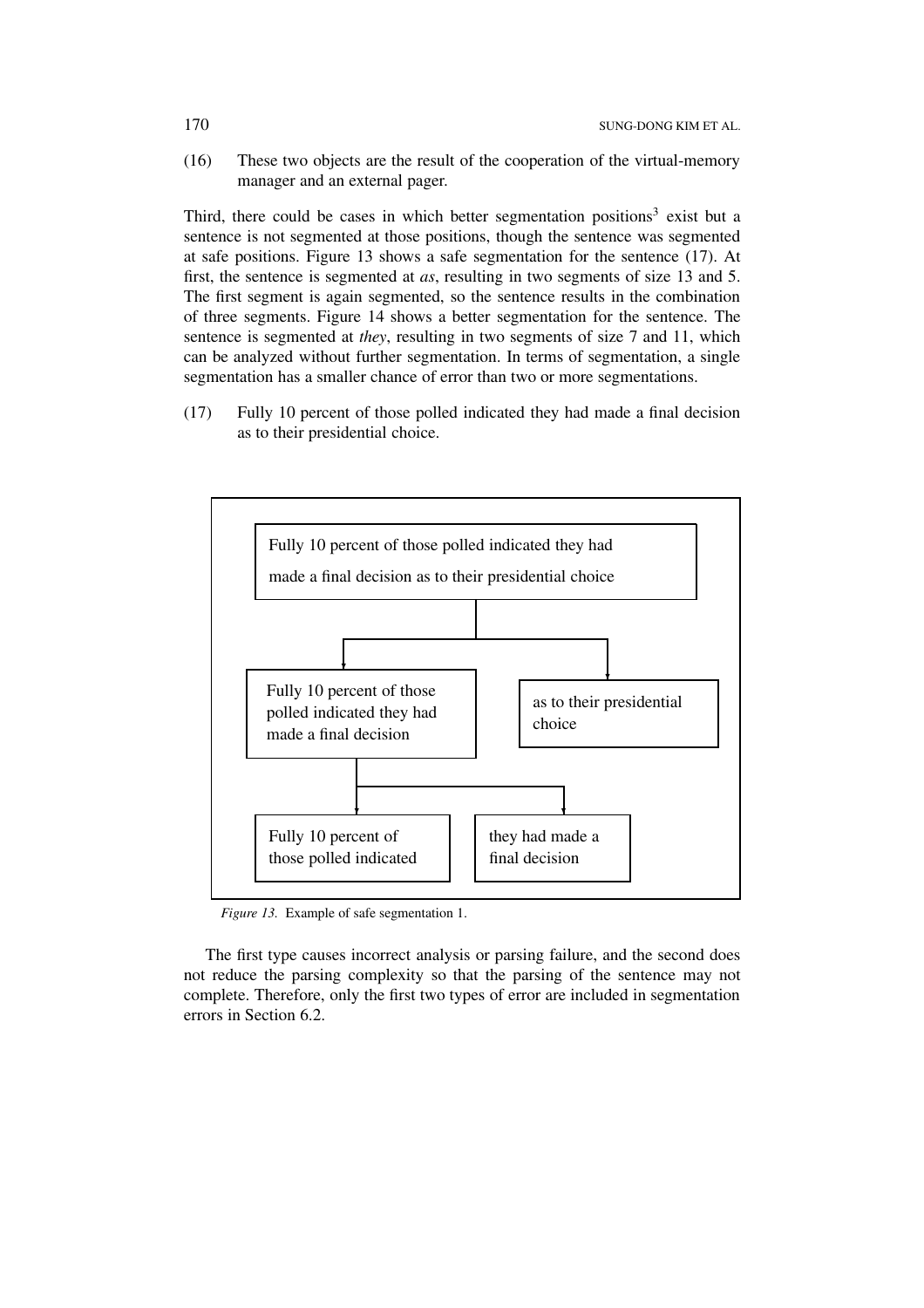

*Figure 14.* Example of safe segmentation 2.

## 6.4. PARSING EFFICIENCY

Parsing efficiency is generally measured by time and memory spent in parsing. In English–Korean MT, an idiom-based chart parser spends a lot of time and memory in analyzing sentences with more than 20 words. Even worse, some sentences may not parse due to memory and time limitations. Efficiency improvement therefore is compared for the parsing of the sentences with more than 15 and less than 20 words. An Ultra-Sparc 30 machine was used for these comparisons. Efficiency improvements are measured as in (17) and (18),

$$
EI_{time} = \frac{t_{unseg} - t_{seg}}{t_{unseg}} \times 100,\tag{17}
$$

$$
EI_{memory} = \frac{m_{unseg} - m_{seg}}{m_{unseg}} \times 100,
$$
\n(18)

where *t* and *m* are the amount of time and memory used during parsing, *unseg* without segmentation and *seg* with segmentation. Table V summarizes the results. The experiment was performed using 1,200 sentences, 300 sentences from each of the four domains. By segmenting long sentences into several manageablesized segments, we could get computational advantages in terms of both time and memory. Though wrong segmentation causes wrong results, the improved efficiency by intrasentence segmentation can surpass such disadvantages.

# **7. Conclusion and Future Work**

In this paper we have presented two machine-learning techniques for segmenting long sentences. These have reduced the computational complexity of the chart parser, which was adopted for our idiom-based English–Korean MT system, but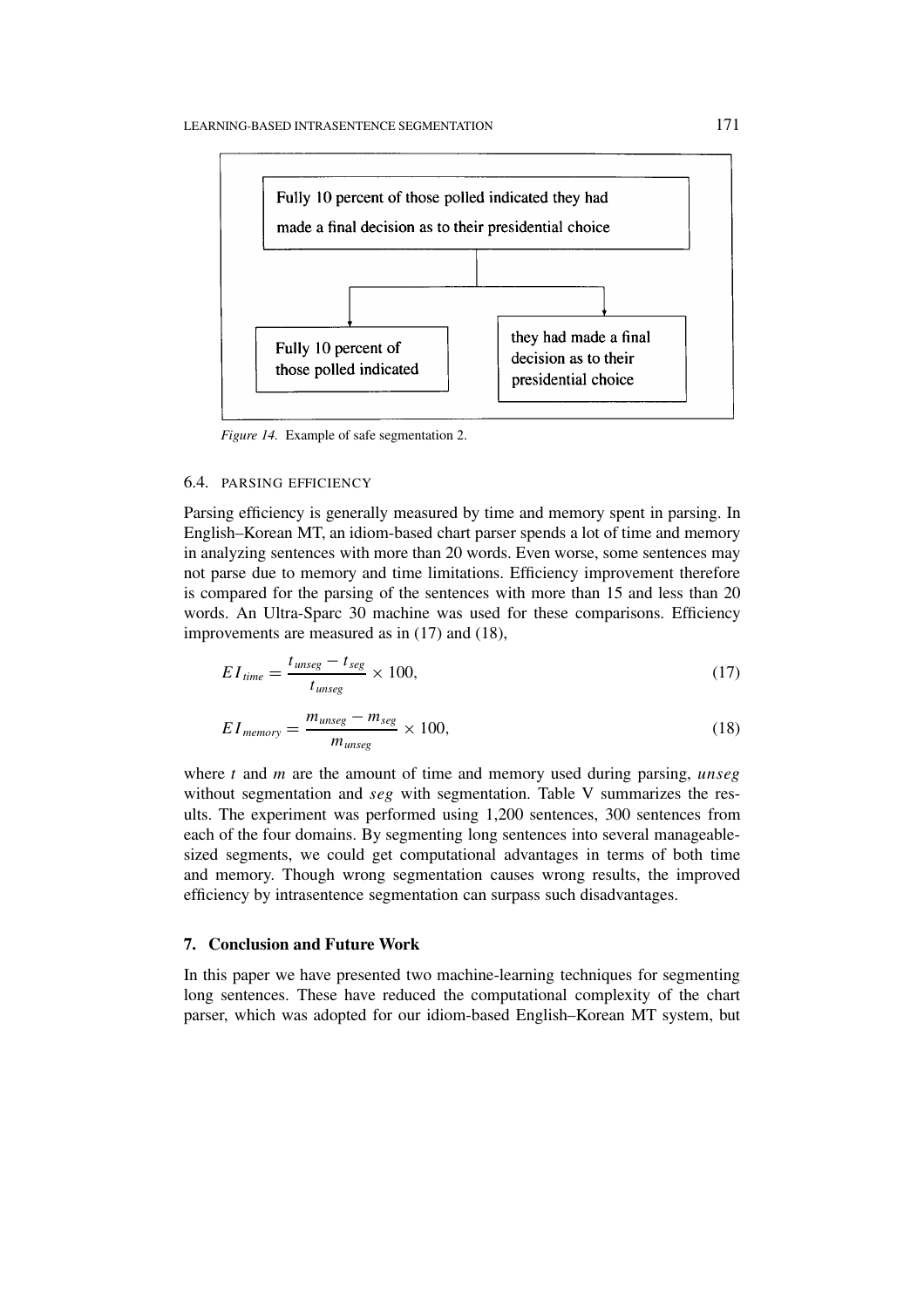| Domain               | With | Time (sec)<br>Without | Improve-<br>ment $(\%)$ | With | Memory (MB)<br>Without | Improve-<br>ment $(\%)$ |
|----------------------|------|-----------------------|-------------------------|------|------------------------|-------------------------|
| Wall Street Journal  | 2.32 | 6.35                  | 63.5                    | 2.50 | 4.91                   | 49.0                    |
| English text-book    | 1.92 | 5.57                  | 65.6                    | 2.01 | 4.21                   | 54.7                    |
| <i>Byte</i> magazine | 2.61 | 7.83                  | 66.7                    | 2.04 | 4.00                   | 49.0                    |
| Washington Post      | 2.94 | 8.87                  | 66.9                    | 2.18 | 4.96                   | 56.0                    |
| Total                | 2.44 | 7.16                  | 65.9                    | 2.18 | 4.59                   | 51.8                    |

*Table V.* Comparison of analysis results with/without segmentation

had difficulties in accommodating long sentences. The two learning techniques are concept learning and genetic learning. Concept learning outputs a compact representation of the set of rules, and the learning speed allows for a large set of training data. It makes rule acquisition and rule maintenance simple. In order to select the best segmentation position, SAFs have been proposed with five variables that correspond to each factor affecting the selection. The weights associated with variables are optimized by genetic algorithm. The genetic algorithm finds an optimal weight vector for the function that results in better segmentation performance, and it performs such a function optimization quite well. Also, it is well adapted to change of function parameters.

In experiments with 3,600 test sentences extracted from four different domains, about 87% of the sentences benefitted from intrasentence segmentation. Experimental results have also shown that segmentation performance is little affected by the nature of the test domains. With the help of the proposed intrasentence segmentation, parsing efficiency is improved by 66% in time and 52% in space. These results are better than those obtained by the method using sentence patterns (Kim and Kim, 1995). These features suggest that the proposed method is applicable to practical English–Korean MT and provide a perspective for parsing long sentences by reducing the parsing complexity.

Future work can be pursued in three directions. First, studies on recovery mechanisms from unsafe segmentation before parsing will be necessary since unsafe segmentations may cause parsing failures. Second, using negative examples in version-space learning can be considered. Using only positive examples in versionspace learning, the acquired rules may classify a word with a negative lexical context as segmentable. With negative examples, a higher accuracy can be obtained by removing such rules that misclassify a word. Third, parsing-control mechanisms that exploit the characteristics of segmentation positions and the parallelism among segments should be studied. This will further enhance parsing efficiency.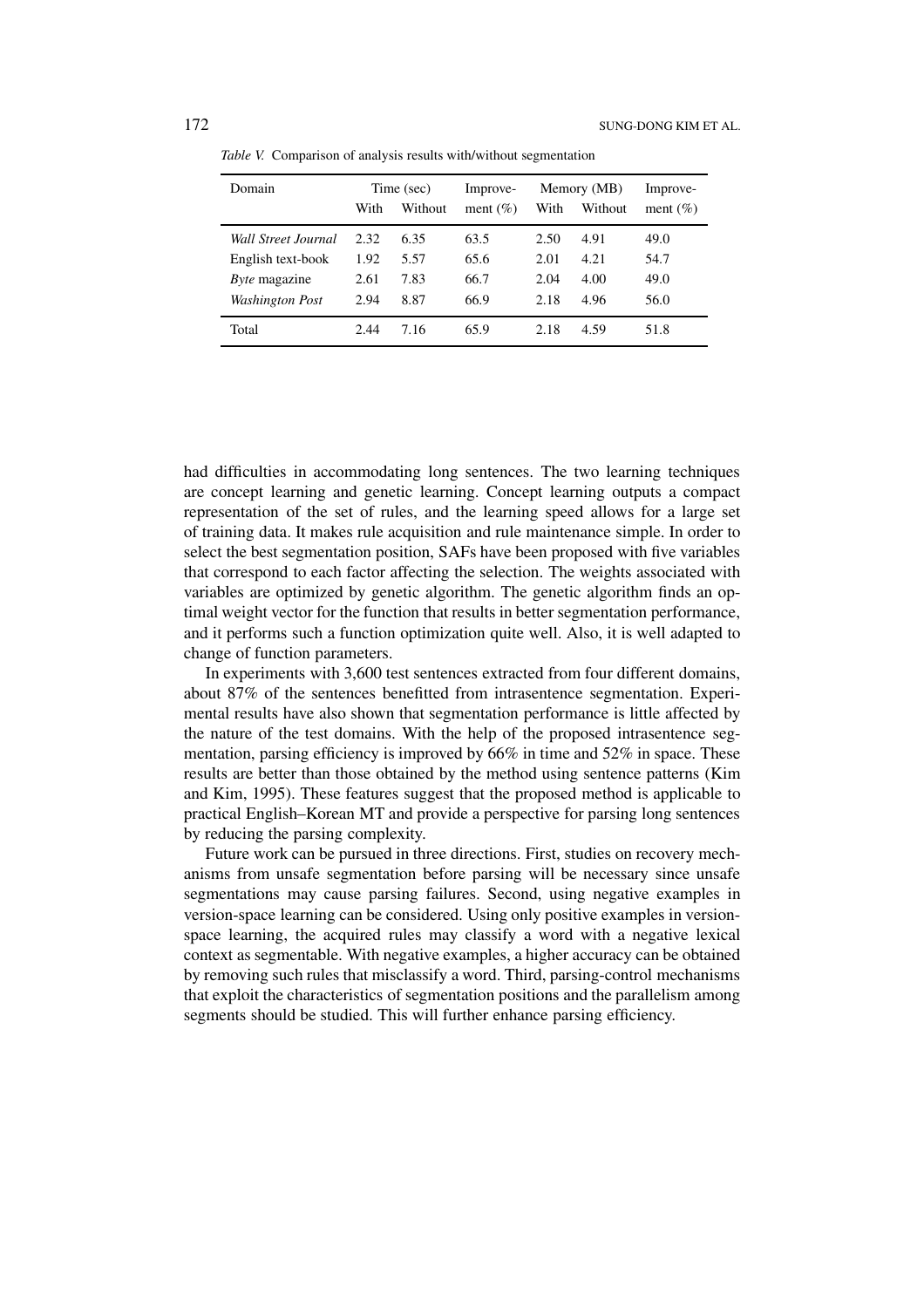# **Notes**

 $1 \text{ } R$  is a heuristically set value and was set to 4 based on the assumption that there are 4 regions in a sentence: two regions for pre-subject and subject sections and two for predicate section. This reflects the fact that a sentence generally consists of pre-subject, subject and predicate and that the predicate section becomes long as modifiers (relative clause, prepositional phrase, and etc.) are added.

 $2$  Parsing failure means that there is no complete sentence structure or the wrong parse tree is generated, after parsing a sentence.

<sup>3</sup> They are the positions that can result in more similar-sized segments or reduce the number of intrasentence segmentation.

#### **References**

- Abney, Steven: 1991. 'Parsing by Chunks', in Robert Berwick, Steven Abney and Carol Tenny (eds), *Principle-Based Parsing*, Dordrecht, Kluwer Academic Publishers, pp. 257–278.
- Abney, Steven: 1995. 'Chunks and Dependencies: Bringing Processing Evidence to Bear on Syntax', in Jennifer Cole, Georgia M. Green and Jerry L. Morgan (eds) *Computational Linguistics and the Foundations of Linguistic Theory*, Stanford, CA, CSLI Publications, pp. 145–164.
- Abney, Steven: 1996. 'Partial Parsing via Finite-State Cascades', *ESSLLI'96 Workshop on Robust Parsing Workshop*, Prague, Czech Republic.
- Beeferman, D., A. Berger and J. Lafferty: 1999. 'Statistical Models for Text Segmentation', *Machine Learning* **4**, 177–210.
- Cestnik, B., I. Kononenko, and I. Bratko: 1987. 'ASSISTANT-86: A Knowledge-Elicitation Tool for Sophisticated Users', in I. Bratko and N. Lavrac (eds) *Progress in Machine Learning*, Wilmslow: Sigma Press.
- Chen, Kuang-Hua and Hsin-Hsi Chen: 1997. 'A Hybrid Approach to Machine Translation System Design', *Computational Linguistics and Chinese Language Processing* **23**, 241–265.
- Cranias, Lambros, Harris Papageorgiou and Stelios Piperidis: 1994. 'A Matching Technique in Example-Based Machine Translation', *COLING 94: The 15th International Conference on Computational Linguistics*, Kyoto, Japan, pp. 100–104.
- Dean, Thomas, James Allen and Yiannis Aloimonos: 1995. *Artificial Intelligence: Theory and Practice*. Amsterdam: Benjamin/Cummings Publishing Company.
- Gee, James Paul and François Grosjean: 1983. 'Performance Structures: A Psycholinguistic and Linguistic Appraisal', *Cognitive Psychology* **15**, 411–458.
- Kim, Sung Dong and Yung Taek Kim: 1995. 'Sentence Analysis Using Pattern Matching in English– Korean Machine Translation', *ICCPOL '95: International Conference on Computer Processing of Oriental Languages*, Honolulu, Hawaii, pp. 199–206.
- Kim Sung Dong and Kim Yung Taek: 1997. Hyo-eul-juk-in yeoung-u gu-moon boon-seok-eul wui-han moon-jang boon-hal [Sentence Segmentation for Efficient English Syntactic Analysis], *Han-kook Jung-bo-gwa-hak-hoy Non-moon-ji (Journal of Korea Information Science Society)* **24**, 884–890.
- Kim, Yeun-Bae and Terumasa Ehara: 1994. 'A Method for Partitioning of Long Japanese Sentences with Subject Resolution in J/E Machine Translation', *ICCPOL '94: International Conference on Computer Processing of Oriental Languages*, Taejon, Korea, pp. 467–473.
- Lee Ho Suk: 1993. Young-hasn gi-gye-byen-yeouk-eul wui-han mal-moong-chi-e gi-ban-han byeonhwan-sa-jun-wy ja-dong goo-chuk [Automatic Construction of Transfer Dictionary based on the Corpus for English–Korean Machine Translation], PhD thesis, Seoul National University.
- Li, Wei-Chuan, Tzusheng Pei, Bing-Huang Lee and Chuei-Feng Chiou: 1990. 'Parsing Long English Sentences with Pattern Rules', *COLING–90: Papers presented to the 13th International Conference on Computational Linguistics*, Helsinki, Vol. 3, pp. 410–412.